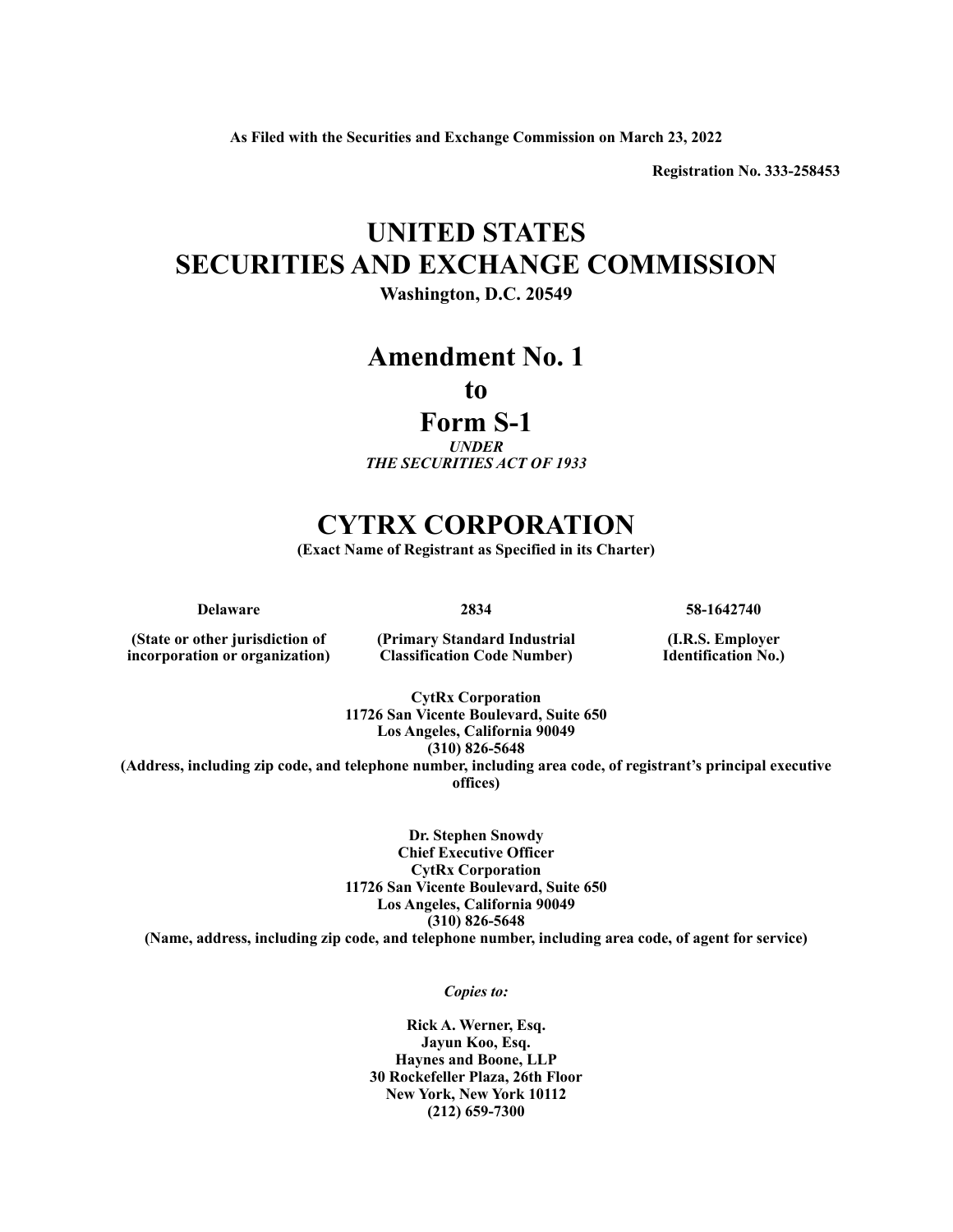**Approximate date of commencement of proposed sale to the public:** As soon as practicable after this registration statement is declared effective.

If any of the securities being registered on this Form are to be offered on a delayed or continuous basis pursuant to Rule 415 under the Securities Act of 1933 check the following box: [X]

If this Form is filed to register additional securities for an offering pursuant to Rule 462(b) under the Securities Act, please check the following box and list the Securities Act registration statement number of the earlier effective registration statement for the same offering. [ ]

If this Form is a post-effective amendment filed pursuant to Rule 462(c) under the Securities Act, check the following box and list the Securities Act registration statement number of the earlier effective registration statement for the same offering. [ ]

If this Form is a post-effective amendment filed pursuant to Rule 462(d) under the Securities Act, check the following box and list the Securities Act registration statement number of the earlier effective registration statement for the same offering. [ ]

Indicate by check mark whether the registrant is a large accelerated filer, an accelerated filer, a non-accelerated filer, a smaller reporting company or an emerging growth company. See the definitions of "large accelerated filer," "accelerated filer," "smaller reporting company" and "emerging growth company" in Rule 12b-2 of the Securities Exchange Act of 1934, as amended.

| Large accelerated filer | Accelerated filer         |     |
|-------------------------|---------------------------|-----|
| Non-accelerated filer   | Smaller reporting company | [X] |
|                         | Emerging growth company   |     |

If an emerging growth company, indicate by check mark if the registrant has elected not to use the extended transition period for complying with any new or revised financial accounting standards provided pursuant to Section  $7(a)(2)(B)$  of the Securities Act.  $\lceil \cdot \rceil$ 

**The registrant hereby amends this registration statement on such date or dates as may be necessary to delay its effective date until the registrant shall file a further amendment which specifically states that this registration statement shall thereafter become effective in accordance with Section 8(a) of the Securities Act, or until the registration statement shall become effective on such date as the Securities and Exchange Commission acting pursuant to said Section 8(a) may determine.**

**The information in this prospectus is not complete and may be changed. The selling stockholder named in this prospectus may not sell these securities until the registration statement filed with the Securities and Exchange Commission is effective. This prospectus is not an offer to sell these securities and it is not soliciting an offer to buy these securities in any state where the offer or sale is not permitted.**

**Subject to Completion, dated March 23, 2022**

**PROSPECTUS**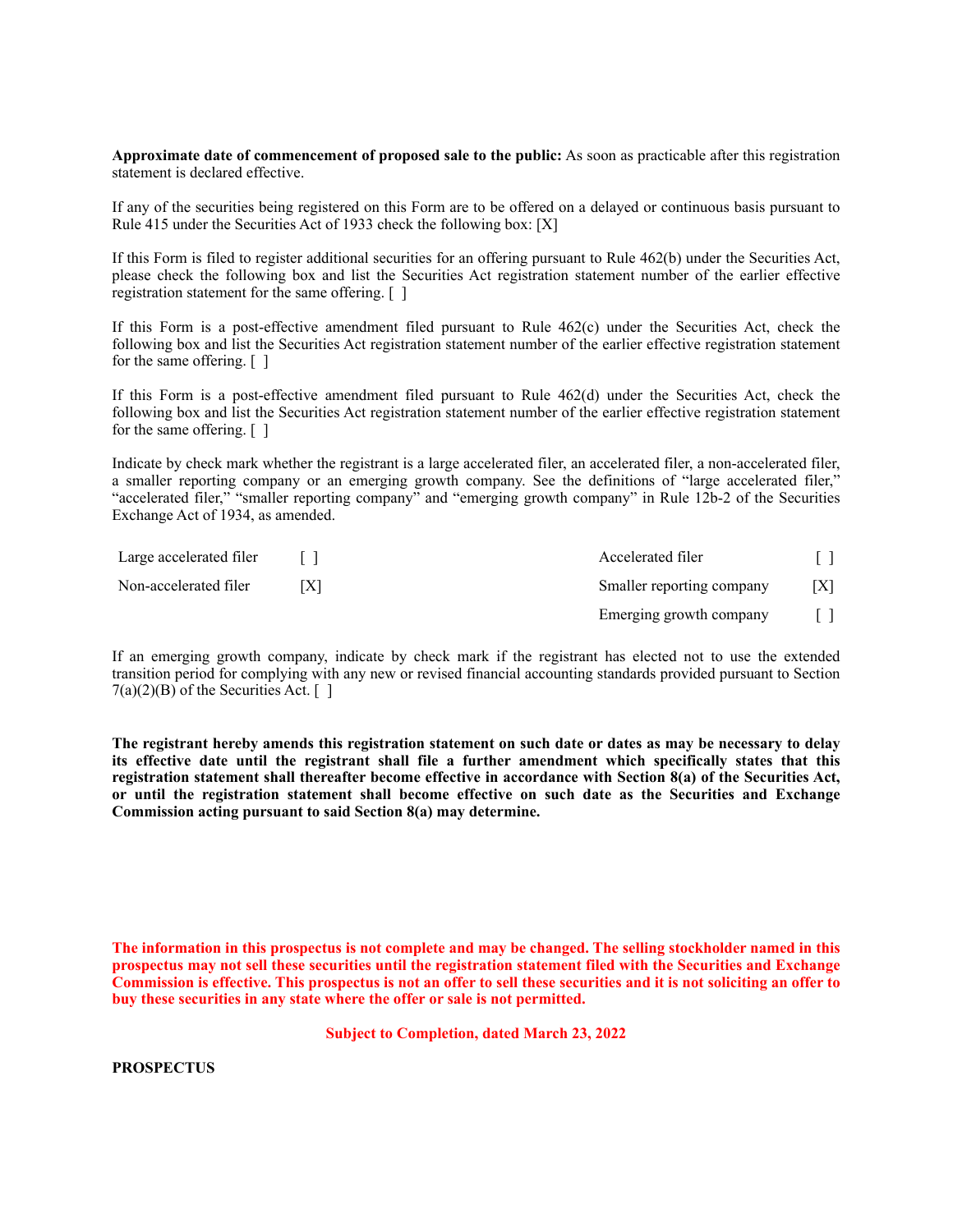# **CytRx Corporation 20,727,274 Shares of Common Stock**

This prospectus relates to the resale by the selling stockholder named in this prospectus from time to time of up to 20,727,274 shares of our common stock, par value \$0.001 per share. These 20,727,274 shares of common stock consist of:

- up to an aggregate of  $9,363,637$  shares of common stock issuable upon the conversion of 8,240 shares of Series C 10.00% Convertible Preferred Stock (the "Series C Preferred Stock") that were issued in a private placement (the "July 2021 Private Placement") pursuant to that certain securities purchase agreement, dated as of July 13, 2021, by and among us and the purchaser named therein (the "Securities Purchase Agreement"); and
- up to an aggregate of 11,363,637 shares of common stock issuable upon the exercise of preferred investment options (the "Preferred Investment Options") that were issued pursuant to the Securities Purchase Agreement entered into in connection with the July 2021 Private Placement.

The shares of Series C Preferred Stock and the Preferred Investment Options were issued in reliance upon the exemption from the registration requirements in Section  $4(a)(2)$  of the Securities Act and Regulation D promulgated thereunder. The purchaser represented that it was an "accredited investor" (as defined by Rule 501 under the Securities Act). We are registering the offer and resale of the shares of common stock issuable upon the conversion and exercise of the Series C Preferred Stock and the Preferred Investment Options, respectively (collectively, the "Registrable Securities"), to satisfy a provision in that certain registration rights agreement, dated July 13, 2021 (the "Registration Rights Agreement"), pursuant to which we agreed to register the resale of the Registrable Securities.

On March 15, 2022, at a reconvened special meeting of stockholders that had been adjourned on September 23, 2021, stockholders of the Company voted to approve an amendment to our restated certificate of incorporation, as amended (the "Certificate of Incorporation") to increase the number of shares of our authorized common stock above 41,666,666 shares, to 62,393,940 shares, and to make a corresponding change to the number of authorized shares of capital stock (the "Authorized Share Increase"), thereby authorizing sufficient shares of common stock to issue the shares of common stock being registered hereunder. The selling stockholder named in this prospectus, or its donees, pledgees, transferees or other successors-in-interest, may resell the shares of common stock covered by this prospectus through public or private transactions at prevailing market prices, at prices related to prevailing market prices or at privately negotiated prices. For additional information on the possible methods of sale that may be used by the selling stockholder, you should refer to the section of this prospectus entitled "Plan of Distribution."

We will not receive any of the proceeds from the sale of common stock by the selling stockholder. However, we will receive proceeds from the exercise of the Preferred Investment Options if the Preferred Investment Options are exercised for cash. We intend to use those proceeds, if any, for working capital purposes.

Any shares of common stock subject to resale hereunder will have been issued by us and acquired by the selling stockholder prior to any resale of such shares pursuant to this prospectus.

No underwriter or other person has been engaged to facilitate the sale of the common stock in this offering. We will bear all costs, expenses and fees in connection with the registration of the common stock. The selling stockholder will bear all commissions and discounts, if any, attributable to its respective sales of our common stock.

Our common stock is quoted on The OTC Markets under the symbol "CYTR." On March 22, 2022, the last reported sales price for our common stock was \$0.45 per share.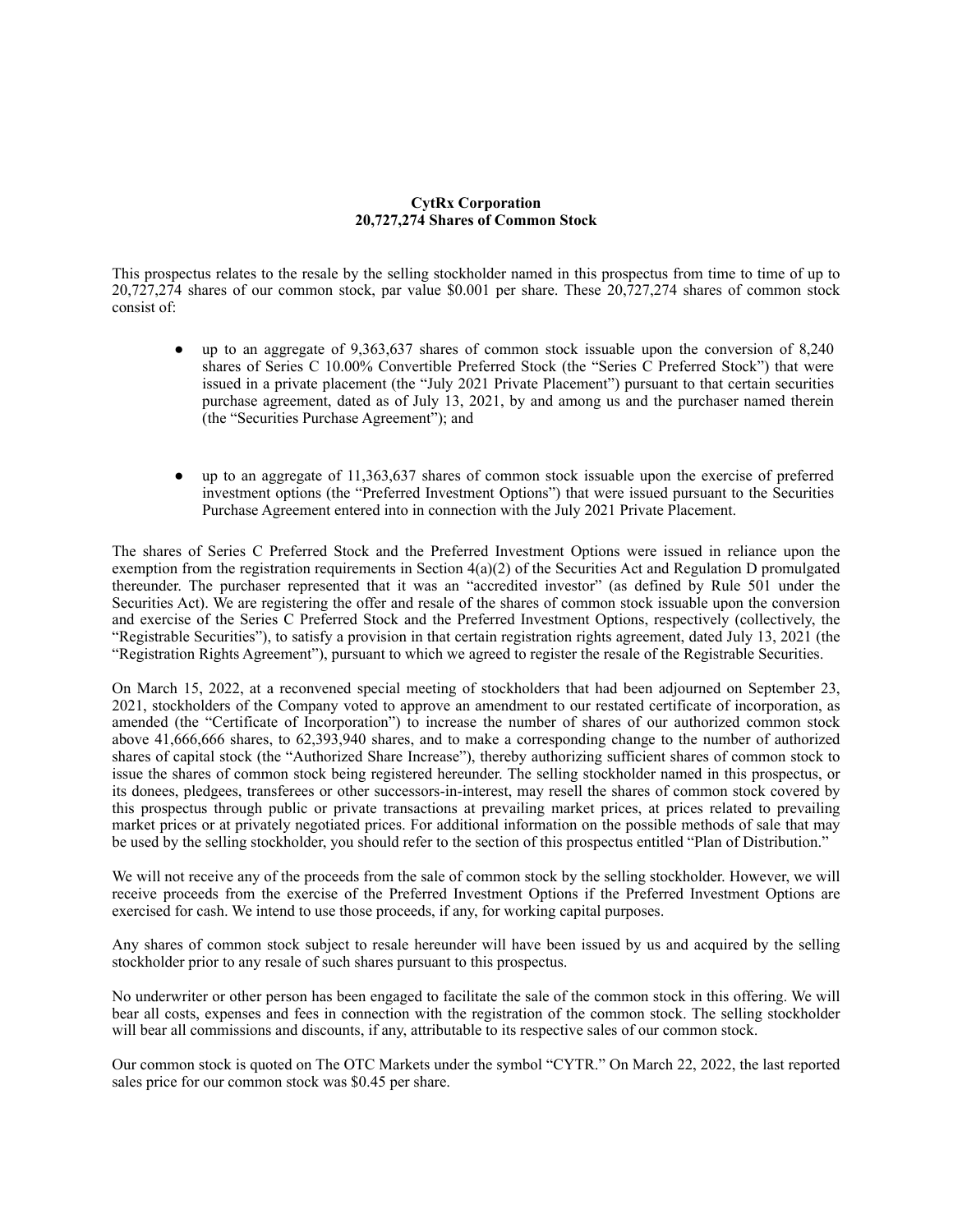**Investment in our common stock involves risk. See "Risk Factors" contained in this prospectus, in our periodic reports filed from time to time with the Securities and Exchange Commission, which are incorporated by reference in this prospectus and in any applicable prospectus supplement. You should carefully read this prospectus and the accompanying prospectus supplement, together with the documents we incorporate by reference, before you invest in our common stock.**

**Neither the Securities and Exchange Commission nor any state securities commission has approved or disapproved of these securities or passed upon the adequacy or the accuracy of this prospectus. Any representation to the contrary is a criminal offense.**

The date of this prospectus is \_\_\_\_\_\_\_\_\_\_\_, 2022.

# **TABLE OF CONTENTS**

| <b>ABOUT THIS PROSPECTUS</b>                             | $\overline{2}$ |
|----------------------------------------------------------|----------------|
| PROSPECTUS SUMMARY                                       | 3              |
| <b>THE OFFERING</b>                                      | 8              |
| <b>RISK FACTORS</b>                                      | 9              |
| <b>SPECIAL NOTE REGARDING FORWARD-LOOKING STATEMENTS</b> | 9              |
| <b>USE OF PROCEEDS</b>                                   | 9              |
| <b>SELLING STOCKHOLDER</b>                               | 9              |
| <b>DESCRIPTION OF SECURITIES WE ARE OFFERING</b>         | 12             |
| <b>PLAN OF DISTRIBUTION</b>                              | 15             |
| <b>LEGAL MATTERS</b>                                     | 16             |
| <b>EXPERTS</b>                                           | 16             |
| WHERE YOU CAN FIND MORE INFORMATION                      | 16             |
| <b>INCORPORATION OF CERTAIN INFORMATION BY REFERENCE</b> | 17             |

# <span id="page-3-0"></span>**ABOUT THIS PROSPECTUS**

This prospectus is part of the registration statement that we filed with the Securities and Exchange Commission pursuant to which the selling stockholder named herein may offer and sell or otherwise dispose of the Registrable Securities covered by this prospectus. As permitted by the rules and regulations of the Securities and Exchange Commission, the registration statement filed by us includes additional information not contained in this prospectus.

This prospectus and the documents incorporated by reference into this prospectus include important information about us, the securities being offered and other information you should know before investing in our securities. You should not assume that the information contained in this prospectus is accurate on any date subsequent to the date set forth on the front cover of this prospectus or that any information we have incorporated by reference is correct on any date subsequent to the date of the document incorporated by reference, even though this prospectus is delivered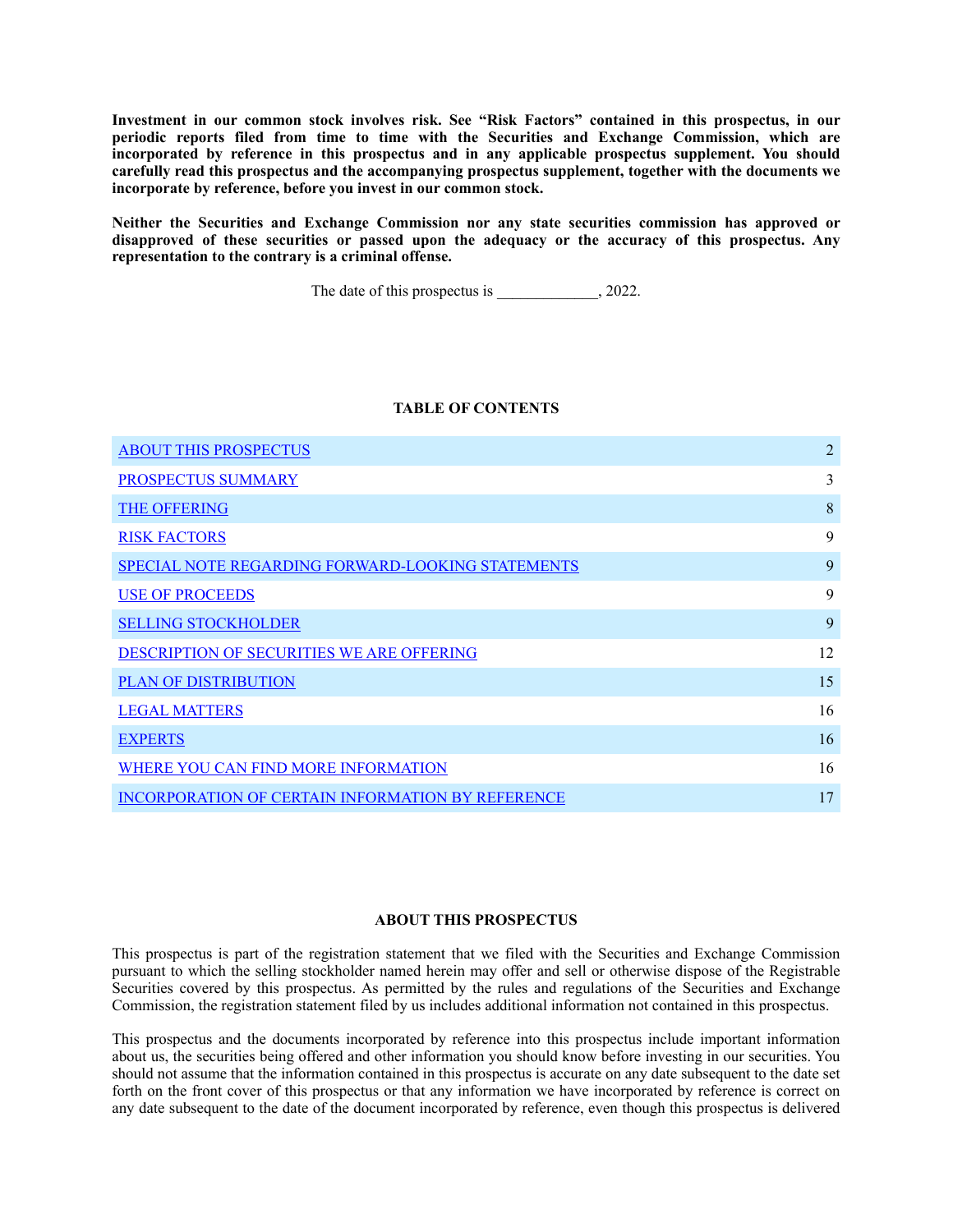or shares of common stock are sold or otherwise disposed of on a later date. It is important for you to read and consider all information contained in this prospectus, including the documents incorporated by reference therein, in making your investment decision. You should also read and consider the information in the documents to which we have referred you under "Where You Can Find More Information" and "Incorporation of Certain Information by Reference" in this prospectus.

You should rely only on this prospectus and the information incorporated or deemed to be incorporated by reference in this prospectus. We have not, and the selling stockholder has not, authorized anyone to give any information or to make any representation to you other than as contained or incorporated by reference in this prospectus. If anyone provides you with different or inconsistent information, you should not rely on it. This prospectus does not constitute an offer to sell or the solicitation of an offer to buy securities in any jurisdiction to any person to whom it is unlawful to make such offer or solicitation in such jurisdiction.

We further note that the representations, warranties and covenants made by us in any agreement that is filed as an exhibit to any document that is incorporated by reference in this prospectus were made solely for the benefit of the parties to such agreement, including, in some cases, for the purpose of allocating risk among the parties to such agreements, and should not be deemed to be a representation, warranty or covenant to you. Moreover, such representations, warranties or covenants were accurate only as of the date when made. Accordingly, such representations, warranties and covenants should not be relied on as accurately representing the current state of our affairs.

Unless otherwise indicated, information contained or incorporated by reference in this prospectus concerning our industry, including our general expectations and market opportunity, is based on information from our own management estimates and research, as well as from industry and general publications and research, surveys and studies conducted by third parties. Management estimates are derived from publicly available information, our knowledge of our industry and assumptions based on such information and knowledge, which we believe to be reasonable. In addition, assumptions and estimates of our and our industry's future performance are necessarily uncertain due to a variety of factors, including those described in "Risk Factors" beginning on page 9 of this prospectus. These and other factors could cause our future performance to differ materially from our assumptions and estimates.

# 2

# <span id="page-4-0"></span>**PROSPECTUS SUMMARY**

*This summary highlights information contained elsewhere or incorporated by reference in this prospectus and does not contain all of the information you should consider before investing in our securities. You should carefully read this entire prospectus, the information incorporated by reference and the registration statement of which this prospectus is a part in their entirety before investing in our securities, including the information discussed under "Risk Factors" in this prospectus and the documents incorporated by reference and our financial statements and related notes that are incorporated by reference in this prospectus. In this prospectus, unless otherwise stated or the context indicates otherwise requires, references to "CytRx", "Company", "we", "us", "our" or similar references mean CytRx Corporation and its subsidiaries on a consolidated basis. References to "CytRx Corporation" refer to CytRx Corporation on an unconsolidated basis. References to "Centurion" refer to Centurion BioPharma Corporation, CytRx Corporation's wholly-owned subsidiary, through which we conducted our laboratory operations in Freiburg, Germany until the end of January 2019.*

# **Overview**

We are a biopharmaceutical research and development company specializing in oncology. The Company's focus has been on the discovery, research and clinical development of novel anti-cancer drug candidates that employ novel linker technologies to enhance the accumulation and release of cytotoxic anti-cancer agents at the tumor. During 2017, CytRx's discovery laboratory, located in Freiburg, Germany, synthesized and tested over 75 rationally designed drug conjugates with highly potent payloads, culminating in the creation of two distinct classes of compounds. Four lead candidates (LADR-7 through LADR-10) were selected based on *in vitro* and animal studies, in several different cancer models, stability, and manufacturing feasibility. In addition, a novel albumin companion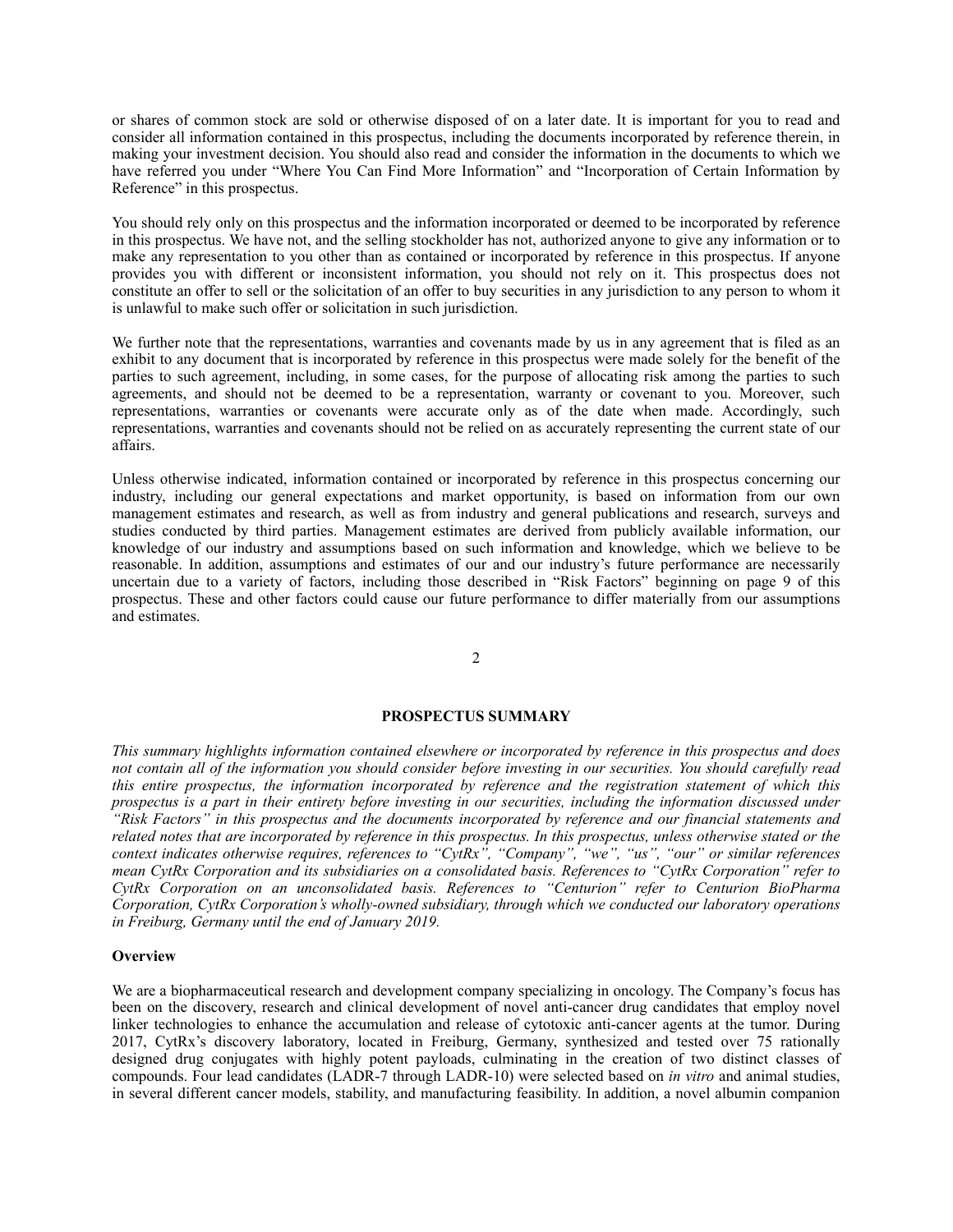diagnostic, ACDx™, was developed to identify patients with cancer who are most likely to benefit from treatment with these drug candidates.

On June 1, 2018, CytRx launched Centurion BioPharma Corporation ("Centurion"), a private subsidiary, and transferred all of its assets, liabilities and personnel associated with the laboratory operations in Freiburg, Germany. In connection with said transfer, the Company and Centurion entered into a Management Services Agreement whereby the Company agreed to render advisory, consulting, financial and administrative services to Centurion, for which Centurion shall reimburse the Company for the cost of such services plus a 5% service charge. The Management Services Agreement may be terminated by either party at any time. Centurion is focused on the development of personalized medicine for solid tumor treatment. On December 21, 2018, CytRx announced that Centurion had concluded the pre-clinical phase of development for its four LADR™ drug candidates, and for its albumin companion diagnostic (ACDx™). As a result of completing this work, operations taking place at the preclinical laboratory in Freiburg, Germany would no longer be needed and, accordingly, the lab was closed at the end of January 2019.

# *LADR Drug Discovery Platform and Centurion*

Centurion's LADR™ (Linker Activated Drug Release) is a platform for formulating cytotoxic cancer drugs that offer improved efficacy with reduced side effects. LADR combines our expertise in linker chemistry and albumin biology to create a pipeline of anti-cancer molecules that deliver prodrugs to the tumor environment and then activate the drug inside the tumor. Such a trojan horse strategy reduces off-target side effects outside the tumor, thus allowing 10-1,000 fold higher dosing to be given.

3

The first-generation ("gen") product candidate employing our tumor targeting and drug release system is aldoxorubicin, described below. Our next-gen products are composed of two classes of ultra-high potency albuminbinding drug conjugates, termed LADR 7 through LADR 10. These drug conjugates combine the proprietary LADR™ linkers with novel derivatives of the auristatin and maytansinoid drug classes. These payloads historically have required a targeting antibody for successful administration to humans. Our drug conjugates eliminate the need for a targeting antibody and provide a small molecule therapeutic option with potential broader applicability.

Centurion's postulated mechanism of action for the albumin-binding drug conjugates is as follows:

- after administration, the linker portion of the drug conjugate forms a rapid and specific covalent bond to the cysteine-34 position of circulating albumin;
- circulating albumin preferentially accumulates at the tumors, bypassing concentration in other non-tumor sites, including the heart, liver and gastrointestinal tract due to a mechanism called "Enhanced Permeability and Retention";
- once localized at the tumor, the acid-sensitive linker is cleaved due to the specific conditions within the tumor and in the tumor microenvironment; and
- free active drug is then released into the tumor.

Centurion's novel companion diagnostic,  $ACDx^{TM}$  (albumin companion diagnostic), was developed to identify patients with cancer who are most likely to benefit from treatment with the four LADR lead assets.

On March 9, 2022, Centurion was merged into the Company.

# **Business Strategy for LADR™ Platform**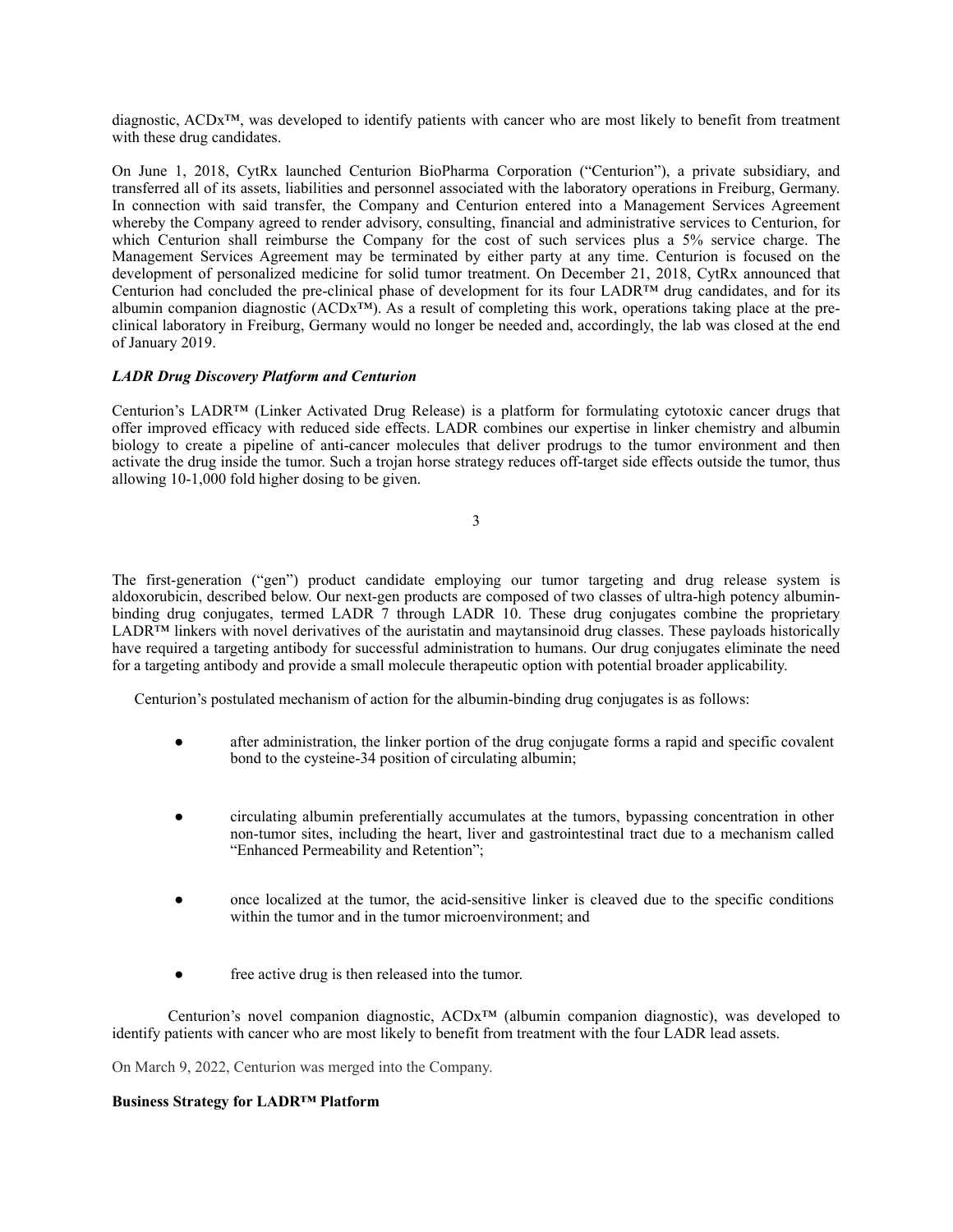Currently, the Company continues to work on identifying partnership or financing opportunities for LADR™ ultrahigh potency drug conjugates and their albumin companion diagnostic. We have concluded all research and development on LADR and its companion diagnostic and continue to focus on identifying partnership or financing opportunities.

# **Aldoxorubicin**

Until July 2017, we were concentrating on the research and clinical development of aldoxorubicin, which is the widely-used cytotoxin doxorubicin, modified with our LADR delivery and concentraction system. Modifying doxorubicin with our LADR™ system allows for delivery of higher amounts of doxorubicin ( $3\frac{1}{2}$  to 4 times) without several of the major dose-limiting toxicities seen with administration of doxorubicin alone.

On July 27, 2017, we entered into an exclusive worldwide license with ImmunityBio, Inc. (formerly known as NantCell, Inc. ("ImmunityBio")), granting to ImmunityBio the exclusive rights to develop, manufacture and commercialize aldoxorubicin in all indications. As a result, the Company is no longer working on development of aldoxorubicin (ImmunityBio merged with NantKwest, Inc. in March 2021). As part of the license, ImmunityBio made a strategic investment of \$13 million in CytRx common stock at \$6.60 per share, a premium of 92% to the market price on that date. We also issued ImmunityBio a warrant to purchase up to 500,000 shares of common stock at \$6.60, which expired on January 26, 2019. We are entitled to receive up to an aggregate of \$343 million in potential milestone payments contingent upon achievement of certain regulatory approvals and commercial milestones. We are also entitled to receive ascending double-digit royalties for net sales for soft tissue sarcomas and mid to high single digit royalties for other indications. There can be no assurance that ImmunityBio will achieve such milestones, approvals or sales with respect to aldoxorubicin. ImmunityBio has initiated a Phase 2, randomized, three-cohort, open-label registrational-intent study for first-line and second-line treatment of locally advanced or metastatic pancreatic cancer, which includes aldoxorubicin. On October 13, 2021, ImmunityBio announced that the trial's Cohort C was fully enrolled. In January 2022 at the ASCO Gastrointestinal Cancer Symposium, they reported that 27% of third-line or greater patients (17/63) remain on study and that the median overall survival in this highly advanced group of patients (who failed two to six prior lines of treatment) is 5.8 months (95% CI: 3.9, 6.9 months) exceeding the approximately three-month historical median overall survival. Of the 63 patients, 30 (48%) had progressed after two prior lines of therapy. Median overall survival in this group was 6.3 months (95% CI: 5.0, 9.8 months), more than doubling the historical overall survival. (Survival of three months as reported by Manax et al ASCO GI 2019). In Cohort C, four patients (7%) experienced treatment-related SAEs that included peripheral edema, pyrexia, anemia and atrial flutter. No treatment-related deaths were reported. Based on the strength of earlier data and the significant unmet medical need, ImmunityBio submitted an amendment to the U.S. Food and Drug Administration (the "FDA") to increase enrollment in Cohort C and plan to meet with the FDA in 2022 to discuss a potential path for the approval of combination therapies for pancreatic cancer.

4

Aldoxorubicin is a conjugate of the commonly prescribed cytotoxin agent doxorubicin that binds to circulating albumin in the bloodstream and is believed to concentrate the drug at the site of the tumor. Aldoxorubicin, has been tested in over 600 patients with various types of cancer. Specifically, it is comprised of (6-maleimidocaproyl) hydrazine, an acid-sensitive molecule that is conjugated to doxorubicin. The initial indication for aldoxorubicin was for patients with advanced soft tissue sarcomas (STS).

Aldoxorubicin has received Orphan Drug Designation (ODD) by the U.S. FDA for the treatment of STS. ODD provides several benefits, including seven years of market exclusivity after approval, certain R&D related tax credits, and protocol assistance by the FDA. European regulators granted aldoxorubicin Orphan designation for STS, which confers ten years of market exclusivity, among other benefits.

ImmunityBio also lists ongoing clinical studies in head and neck and triple-negative breast cancer and has submitted a protocol with the FDA for glioblastoma; it is currently reviewing its options in STS.

*Molecular Chaperone Assets (Orphayzme)*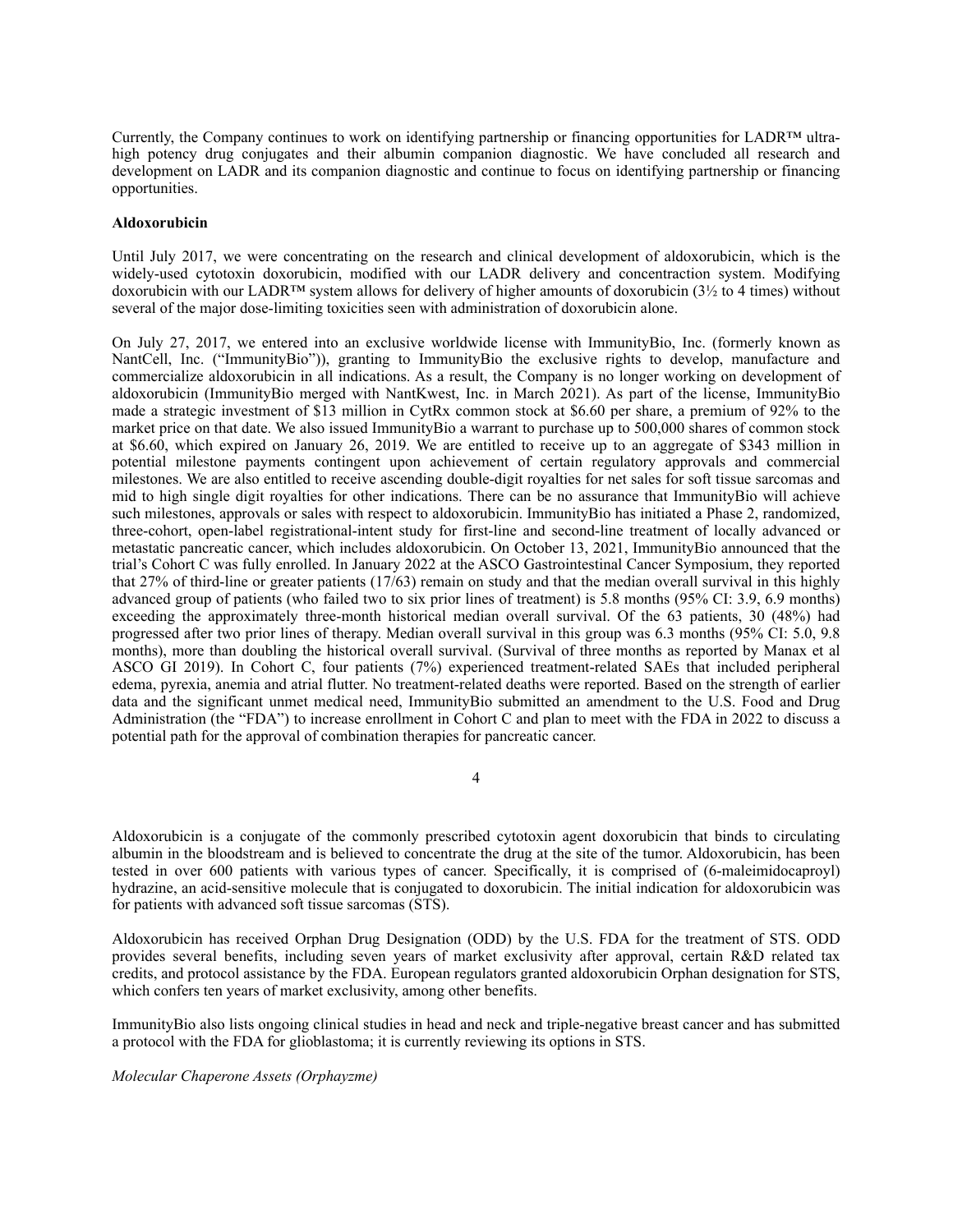In 2011, CytRx sold the rights to arimoclomol and iroxanadine, based on molecular chaperone regulation technology, to Orphazyme A/S (formerly Orphazyme ApS) in exchange for a one-time, upfront payment and the right to receive up to a total of \$120 million in milestone payments upon the achievement of certain pre-specified regulatory and business milestones, as well as royalty payments based on a specified percentage of any net sales of products derived from arimoclomol. As a result of Orphazyme's disclosure that the pivotal phase 3 clinical trial for arimoclomol in Amyotrophic Lateral Sclerosis did not meet its primary and secondary endpoints, the maximum amount that CytRx has the right to receive is now approximately \$100 million. Orphazyme is testing arimoclomol in Niemann-Pick disease Type C ("NPC") and Gaucher disease. Orphazyme has highlighted positive Phase 2/3 clinical trial data in patients with NPC and previously submitted a New Drug Application ("NDA") with the FDA. On June 18, 2021, Orphazyme announced it had received a Complete Response Letter from the FDA indicating the need for additional data. In late October 2021, Orphazyme announced it held a Type A meeting with the FDA, at which the FDA recommended that Orphazyme submit additional data, information and analyses to address certain topics in the Complete Response Letter and engage in further interactions with the FDA to identify a pathway to resubmission. The FDA concurred with Orphazyme's proposal to remove the cognition domain from the NPC Clinical Severity Scale ("NPCCSS") endpoint, with the result that the primary endpoint is permitted to be recalculated using the 4domain NPCCSS, subject to the submission of additional requested information which Orphazyme has publicly indicated that it intends to provide. To bolster the confirmatory evidence already submitted, the FDA affirmed that it would require additional in vivo or pharmacodynamic (PD)/pharmacokinetic (PK) data. Orphazyme is planning to request a Type C Meeting with the FDA in the second quarter of 2022. Subject to discussions with the regulatory body, Orphazyme has publicly indicated that it plans to resubmit the NDA for arimoclomol in the second half of 2022.

Orphazyme had also submitted a Marketing Authorization Application ("MAA") with the European Medicines Agency (the "EMA"). In February 2022, Orphazyme announced that although they had received positive feedback from the Committee for Medicinal Products for Human Use ("CHMP") of the EMA, they were notified by the CHMP of a negative trend vote on the MAA for arimoclomol for NPC following an oral explanation. The trend vote indicates that the CHMP's current orientation is to not approve arimoclomol when it convenes by the end of March 2022. Orphazyme has publicly indicated that it considers it unlikely that this position will change before the formal vote is undertaken in March 2022. Orphazyme has publicly indicated that it will assess its strategic options and provide an update to the market at the applicable time.

# *Innovive Acquisition Agreement*

On September 19, 2008, we completed our merger acquisition of Innovive Pharmaceuticals, Inc., or Innovive, and its clinical-stage cancer product candidates, including aldoxorubicin and tamibarotene. Under the merger agreement by which we acquired Innovive, we agreed to pay the former Innovive stockholders up to approximately \$18.3 million of future earnout merger consideration, subject to our achievement of specified net sales under the Innovive license agreements. The earnout merger consideration, if any, will be payable in shares of our common stock, subject to specified conditions, or, at our election, in cash or by a combination of shares of our common stock and cash. Our common stock will be valued for purposes of any future earnout merger consideration based upon the trading price of our common stock at the time the earnout merger consideration is paid. The earnout will be accrued if and when earned. As of December 31, 2021 and 2020, no amounts were due under this agreement.

# **Research and Development**

Expenditures for research and development activities related to continuing operations were \$0 for the year ended December 31, 2021 and \$0.8 million for the year ended December 31, 2020, or approximately 0% and 12%, respectively, of our total expenses. For further information regarding our research and development activities, see "Management's Discussion and Analysis of Financial Condition and Results of Operations" included in our Annual Report on Form 10-K for the fiscal year ended December 31, 2021 which is incorporated herein by reference.

#### **Commercialization and Marketing**

We currently have no sales, marketing or commercial product distribution capabilities or experience in marketing products.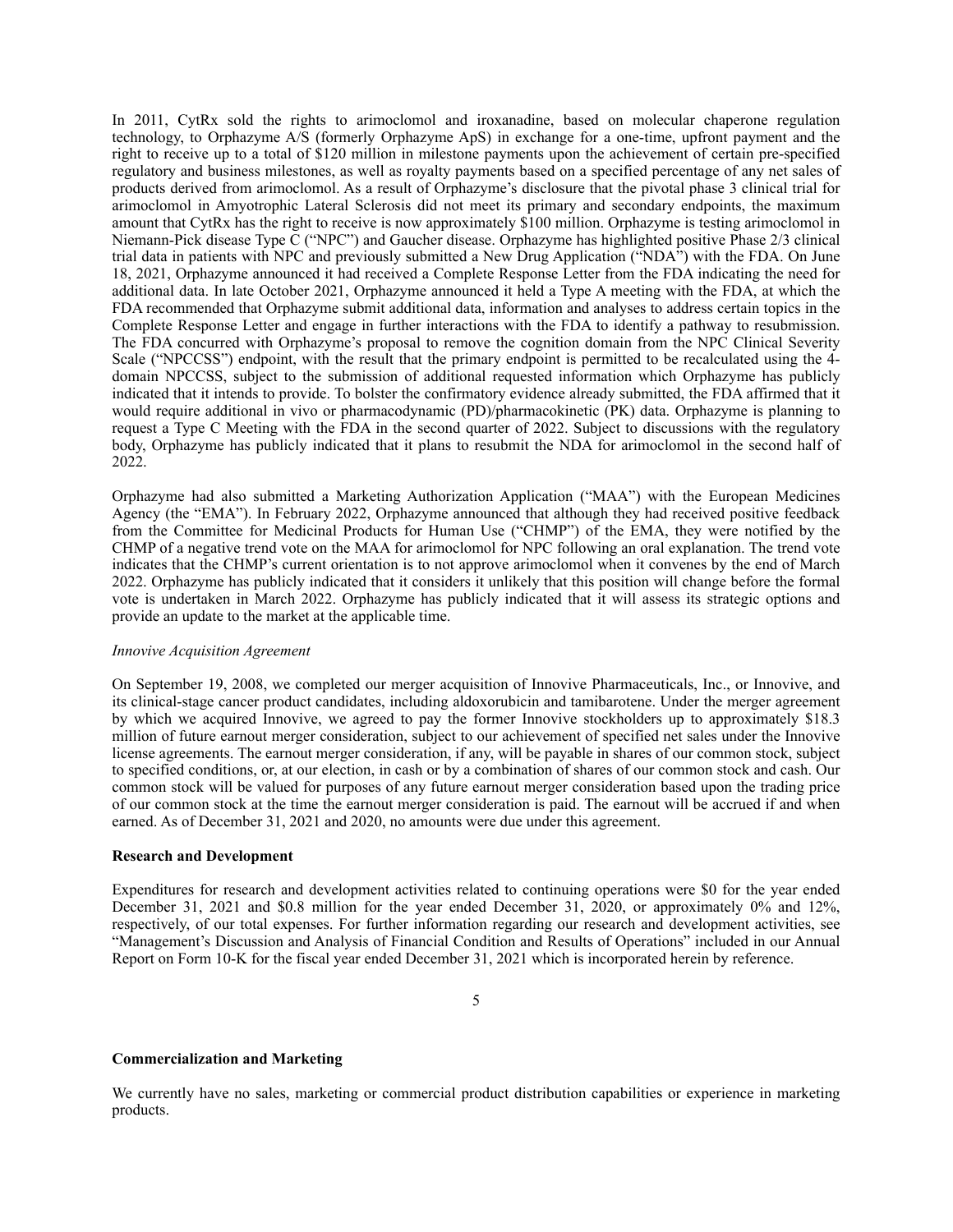We are searching for a development and commercialization partner or a financing for our LADR drug candidates and do not currently plan on commercializing them ourselves. Over the past two years, we have been unable to attract a development and commercial partner nor a financing for this endeavor; however, we are continuing to pursue all possibilities.

# **Patents and Proprietary Technology**

We actively seek patent protection for our technologies, processes, uses, and ongoing improvements and consider our patents and other intellectual property to be critical to our business. We regularly evaluate the patentability of new inventions and improvements developed by us or our collaborators, and, whenever appropriate, will endeavor to file U.S. and international patent applications to protect these new inventions and improvements. We cannot be certain that any of the current pending patent applications we have filed or licensed, or any new patent applications we may file or license, will ever be issued in the U.S. or any other country. There also is no assurance that any issued patents will be effective to prevent others from using our products or processes. It is also possible that any patents issued to us, as well as those we have licensed or may license in the future, may be held invalid or unenforceable by a court, or third parties could obtain patents that we would need to either license or to design around, which we may be unable to do. Current and future competitors may have licensed or filed patent applications or received patents and may acquire additional patents and proprietary rights relating to compounds, products or processes that may be competitive with ours.

In addition to patent protection, we attempt to protect our proprietary products, processes and other information by relying on trade secrets and non-disclosure agreements with our employees, consultants and certain other persons who have access to such products, processes and information. Under the agreements, all inventions conceived by employees are our exclusive property, but there is no assurance that these agreements will afford significant protection against misappropriation or unauthorized disclosure of our trade secrets and confidential information.

As of December 31, 2021, we have three pending U.S. patent applications and thirty-eight pending foreign patent applications and twenty-two granted foreign patents covering our LADRTM-related technology including LADR-7, LADR-8, LADR-9 and LADR-10. The un-extended patent term of patents that issue covering our LADRTM-related technology is between June 2036 and November 2038. We also have one pending US patent application and fourteen pending foreign patent applications covering our albumin companion diagnostic (ACDxTM). The unextended patent term of patents that issue covering our ACDxTM is July 2039. The patents and patent applications covering our LADRTM-related technology, and ACDxTM are assigned to Centurion. In conjunction with our July 27, 2017 ImmunityBio licensing agreement, we granted ImmunityBio an exclusive license to all our aldoxorubicinrelated patents, including the rights in three granted U.S. patents, eighteen granted foreign patents and eight pending foreign patent applications covering aldoxorubicin and related technologies. Our intellectual property holdings relating to aldoxorubicin, and related technologies include an exclusive license from Vergell Medical, S.A. or Vergell. Patents and applications that cover pharmaceutical compositions comprising aldoxorubicin and their use in treating cancer (including glioblastoma) have un-extended patent terms expiring between December 2033 and June 2034.

#### **License Agreements**

#### *Aldoxorubicin*

We are the licensee of patent rights held by Tumorforschungs GmbH ("KTB") for the worldwide development and commercialization of aldoxorubicin under a license agreement dated April 17, 2006. In February 2017, we received notice that KTB had transferred and assigned its rights and obligations under the license to Vergell Medical, S.A., or Vergell. The license is exclusive and applies to all products that may be subject to the licensed intellectual property in all fields of use. We may sublicense the intellectual property in our sole discretion. Pursuant to an amendment to the license agreement entered into in March 2014, we also have a non-exclusive worldwide license to any additional technology that is claimed or disclosed in the licensed patents and patent applications for use in the field of oncology.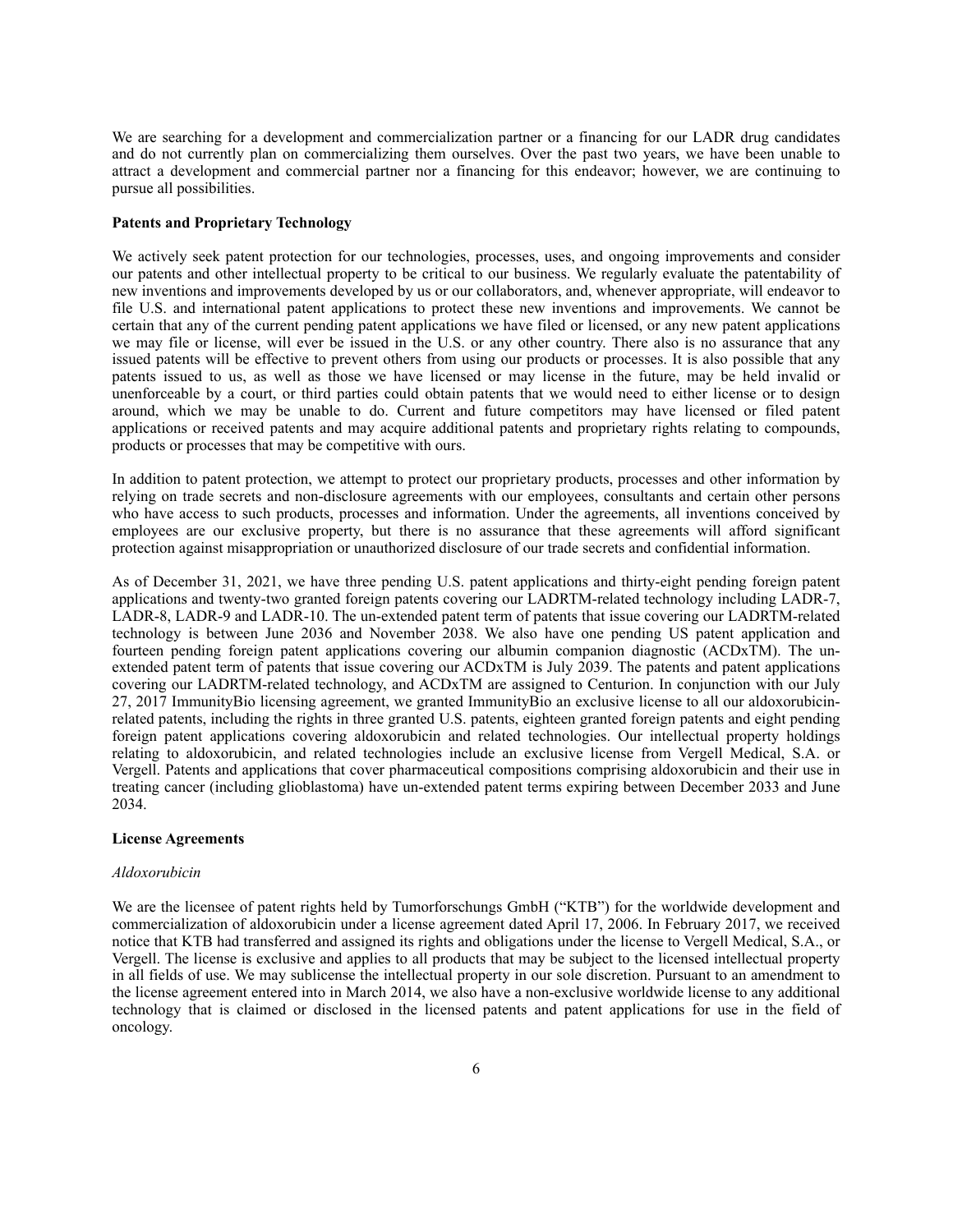Under the agreement, we must make payments to Vergell in the aggregate of up to \$7.5 million upon meeting clinical and regulatory milestones, and up to and including the product's second final marketing approval. We also agreed to pay:

- commercially reasonable royalties based on a percentage of net sales (as defined in the agreement);
- a percentage of any non-royalty sub-licensing income (as defined in the agreement); and
- milestones of \$1 million for each additional final marketing approval that we obtain.

In the event that we must pay a third party in order to exercise our rights to the intellectual property under the agreement, we are entitled to deduct a percentage of those payments from the royalties due Vergell, up to an agreed upon cap.

Under the agreement with Vergell, we must use commercially reasonable efforts to conduct the research and development activities we determine are necessary to obtain regulatory approval to market aldoxorubicin in those countries that we determine are commercially feasible. Under the agreement, Vergell is to use its commercially reasonable efforts to provide us with access to suppliers of the active pharmaceutical ingredient, or API, of aldoxorubicin, on the same terms and conditions as may be provided to Vergell by those suppliers.

The agreement will expire on a product-by-product basis upon the expiration of the subject patent rights. We have the right to terminate the agreement on 30 days' notice, provided we pay a cash penalty to Vergell. Vergell may terminate the agreement if we are in breach and the breach is not cured within a specified cure period, or if we fail to use diligent and commercial efforts to meet specified clinical milestones.

# **Molecular Chaperone Assets**

The agreement relating to our worldwide rights to arimoclomol provides for our payment of up to an aggregate of \$3.65 million upon receipt of milestone payments from Orphayzme.

# **Corporate information**

We are a Delaware corporation, incorporated in 1985. Our corporate offices are located at 11726 San Vicente Boulevard, Suite 650, Los Angeles, California 90049, and our telephone number is (310) 826-5648. Our web site is located at http://www.cytrx.com. The information included in, or linked to our website is not part of this prospectus. We have included our website address in this prospectus solely as a textual reference. We do not incorporate by reference into this prospectus the information on, or accessible through, our website, and you should not consider it as part of this prospectus.

7

# <span id="page-9-0"></span>**THE OFFERING**

Common stock to be offered by the selling stockholder

Up to 20,727,274 shares of our common stock, which are comprised of (i) up to an aggregate of 9,363,637 shares of common stock issuable upon the conversion of 8,240 shares of Series C Preferred Stock, and (ii) up to an aggregate of 11,363,637 shares of common stock issuable upon the exercise of the Preferred Investment Options.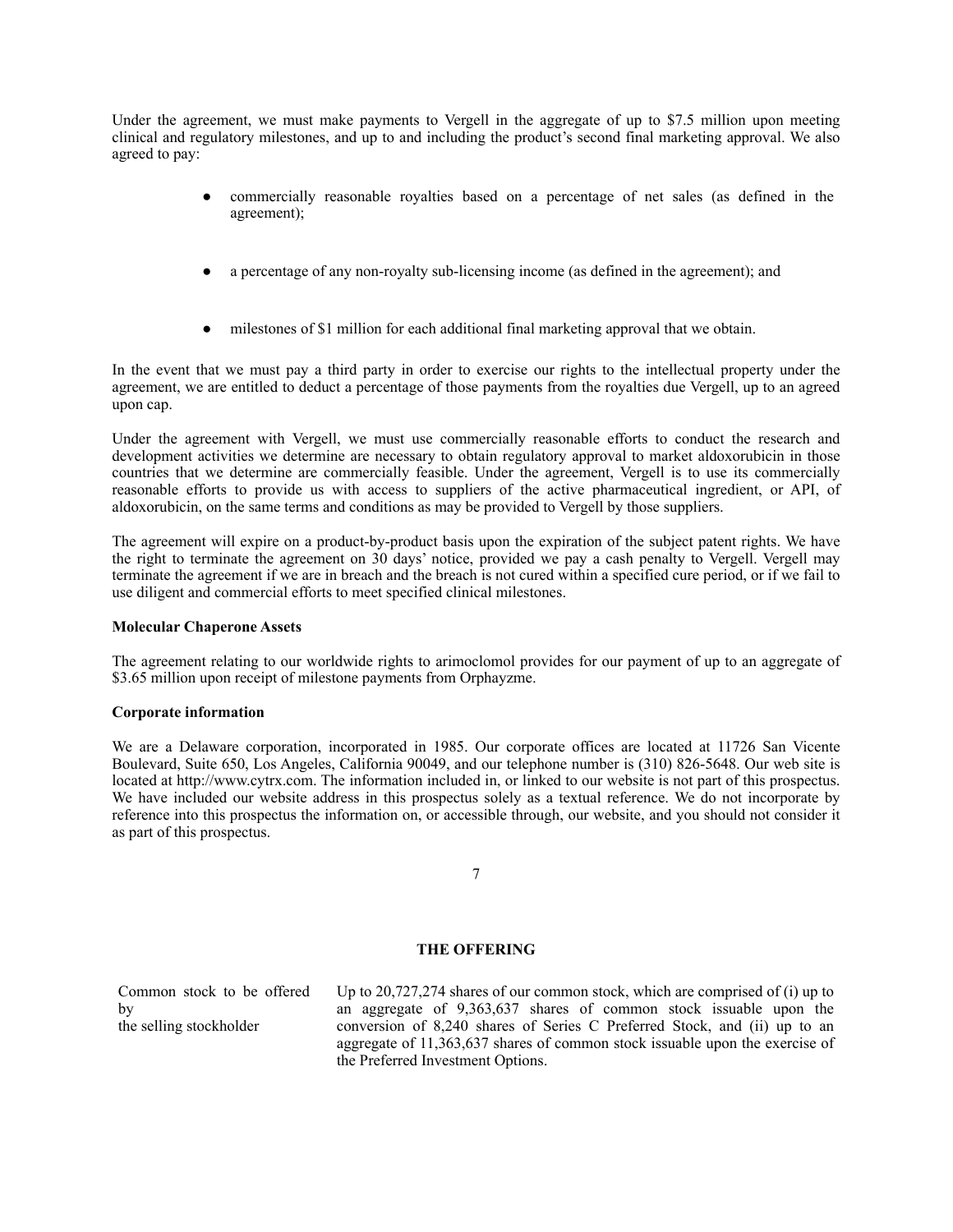| Use of Proceeds            | All shares of our common stock offered by this prospectus are being registered<br>for the accounts of the selling stockholder and we will not receive any proceeds<br>from the sale of these shares. However, we will receive proceeds from the<br>exercise of the Preferred Investment Options if the Preferred Investment<br>Options are exercised for cash. We intend to use those proceeds, if any, for<br>general corporate purposes.                                                                                                                                                                                                                                                                                                                                                                                                                                                                                                                                                                                                                                                                                                                                                                                                                                                                                                                                                                                                                                                                                                                                                                                                                                             |
|----------------------------|----------------------------------------------------------------------------------------------------------------------------------------------------------------------------------------------------------------------------------------------------------------------------------------------------------------------------------------------------------------------------------------------------------------------------------------------------------------------------------------------------------------------------------------------------------------------------------------------------------------------------------------------------------------------------------------------------------------------------------------------------------------------------------------------------------------------------------------------------------------------------------------------------------------------------------------------------------------------------------------------------------------------------------------------------------------------------------------------------------------------------------------------------------------------------------------------------------------------------------------------------------------------------------------------------------------------------------------------------------------------------------------------------------------------------------------------------------------------------------------------------------------------------------------------------------------------------------------------------------------------------------------------------------------------------------------|
| <b>Registration Rights</b> | Under the terms of the Registration Rights Agreement, we agreed to file this<br>registration statement with respect to the registration of the resale by the selling<br>stockholder of shares of common stock issuable upon the conversion of the<br>shares of Series C Preferred Stock and the exercise of the Preferred Investment<br>Options by the 5th day following the filing of the preliminary proxy statement<br>(the "Proxy Statement") seeking stockholder approval for the Authorized Share<br>Increase. We also agreed to cause such registration statement to become<br>effective under the Securities Act by the 75th calendar day following the date<br>of the Registration Rights Agreement (or, in the event of a "full review" by the<br>Securities and Exchange Commission, the 105th calendar day following the<br>date of the Registration Rights Agreement). In addition, we agreed that, upon<br>the registration statement being declared effective, we will use our best efforts<br>to maintain the effectiveness of the registration statement until the date that (i)<br>the selling stockholder has sold all of the shares of common stock issuable<br>upon the conversion of the shares of Series C Preferred Stock and the exercise<br>of the Preferred Investment Options or (ii) such shares may be resold by the<br>selling stockholder pursuant to Rule 144 of the Securities Act, without the<br>requirement for us to be in compliance with the current public information<br>required under such rule and without volume or manner-of-sale restriction.<br>See "Selling Stockholder" on page 9 of this prospectus for additional<br>information. |
| Plan of Distribution       | The selling stockholder named in this prospectus, or its pledgees, donees,<br>transferees, distributees, beneficiaries or other successors-in-interest, may offer<br>or sell the shares of common stock from time to time through public or private<br>transactions at prevailing market prices, at prices related to prevailing market<br>prices or at privately negotiated prices. The selling stockholder may also resell<br>the shares of common stock to or through underwriters, broker-dealers or<br>agents, who may receive compensation in the form of discounts, concessions or<br>commissions.<br>See "Plan of Distribution" beginning on page 15 of this prospectus for                                                                                                                                                                                                                                                                                                                                                                                                                                                                                                                                                                                                                                                                                                                                                                                                                                                                                                                                                                                                    |
|                            | additional information on the methods of sale that may be used by the selling<br>stockholder.                                                                                                                                                                                                                                                                                                                                                                                                                                                                                                                                                                                                                                                                                                                                                                                                                                                                                                                                                                                                                                                                                                                                                                                                                                                                                                                                                                                                                                                                                                                                                                                          |
| OTC Markets Symbol         | Our common stock is quoted on The OTC Markets under the symbol "CYTR."                                                                                                                                                                                                                                                                                                                                                                                                                                                                                                                                                                                                                                                                                                                                                                                                                                                                                                                                                                                                                                                                                                                                                                                                                                                                                                                                                                                                                                                                                                                                                                                                                 |
| <b>Risk Factors</b>        | Investing in our common stock involves significant risks. See "Risk Factors"<br>beginning on page 9 of this prospectus and the documents incorporated by<br>reference in this prospectus.                                                                                                                                                                                                                                                                                                                                                                                                                                                                                                                                                                                                                                                                                                                                                                                                                                                                                                                                                                                                                                                                                                                                                                                                                                                                                                                                                                                                                                                                                              |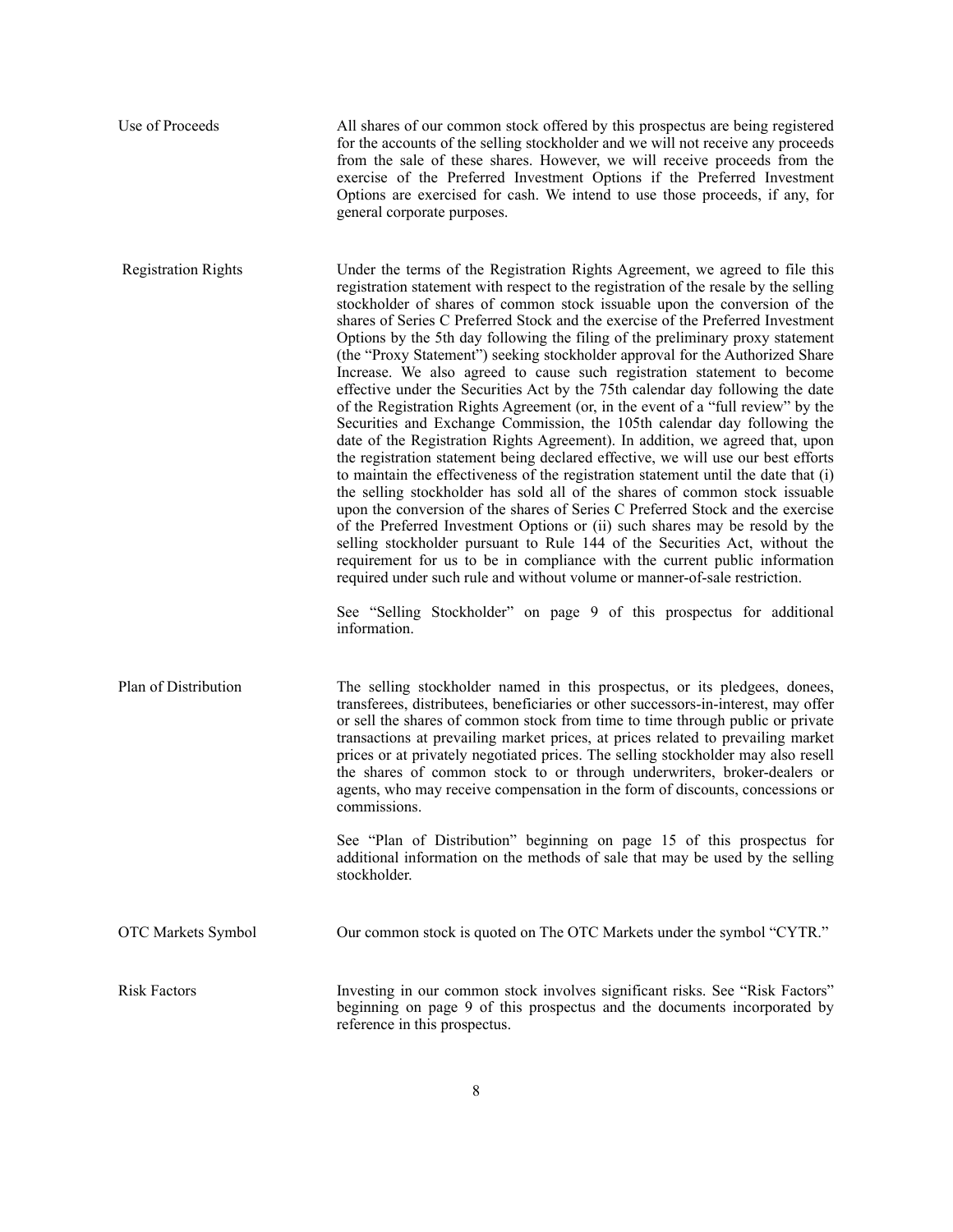# <span id="page-11-0"></span>**RISK FACTORS**

*An investment in our securities involves certain risks. Before investing in our securities, you should carefully consider the following risk factor and the risks, uncertainties and assumptions discussed under the heading "Risk Factors" included in our most recent Annual Report on Form 10-K, or any updates in our Quarterly Reports on Form 10-Q or Current Reports on Form 8-K, together with all of the other information appearing in this prospectus or incorporated by reference into this prospectus and which may be amended, supplemented or superseded from time to time by other reports we file with the Securities and Exchange Commission in the future. The risks so described are not the only risks facing our company. Additional risks not presently known to us or that we currently deem immaterial may also impair our business operations. Any of these risks could materially and adversely affect our business, financial condition, results of operations and cash flows and could result in a loss of all or part of your*  investment. In any case, the value of the securities offered by means of this prospectus could decline due to any of *these risks, and you may lose all or part of your investment. Please also read carefully the section below entitled "Special Note Regarding Forward-Looking Statements."*

# <span id="page-11-1"></span>**SPECIAL NOTE REGARDING FORWARD-LOOKING STATEMENTS**

Some of the statements contained or incorporated by reference in this prospectus or in the prospectus supplement may include forward-looking statements that reflect our current views with respect to our research and development activities, business strategy, business plan, financial performance and other future events. These statements include forward-looking statements both with respect to us, specifically, and the biotechnology sector, in general. We make these statements pursuant to the safe harbor provisions of the Private Securities Litigation Reform Act of 1995. Statements that include the words "expect," "intend," "plan," "believe," "project," "estimate," "may," "should," "anticipate," "will" and similar statements of a future or forward-looking nature identify forward-looking statements for purposes of the federal securities laws or otherwise.

All forward-looking statements involve inherent risks and uncertainties, and there are or will be important factors that could cause actual results to differ materially from those indicated in these statements. We believe that these factors include, but are not limited to, those factors set forth under the caption "Risk Factors" in this prospectus and in any prospectus supplement and under the captions "Business," "Legal Proceedings," "Management's Discussion and Analysis of Financial Condition and Results of Operations," "Quantitative and Qualitative Disclosures About Market Risk" and "Controls and Procedures" in our most recent Annual Report on Form 10-K, Quarterly Reports on Form 10-Q and Forms 8-K incorporated herein by reference, all of which you should review carefully. Please consider our forward-looking statements in light of those risks as you read this prospectus and the prospectus supplement. We undertake no obligation to publicly update or review any forward-looking statement, whether as a result of new information, future developments or otherwise.

If one or more of these or other risks or uncertainties materializes, or if our underlying assumptions prove to be incorrect, actual results may vary materially from what we anticipate. All subsequent written and oral forwardlooking statements attributable to us or individuals acting on our behalf are expressly qualified in their entirety by this Note. Before purchasing any of our securities, you should consider carefully all of the factors set forth or referred to in this prospectus and in the prospectus supplement that could cause actual results to differ.

# <span id="page-11-2"></span>**USE OF PROCEEDS**

All shares of our common stock offered by this prospectus are being registered for the accounts of the selling stockholder and we will not receive any proceeds from the sale of these shares. However, we will receive proceeds from the exercise of the Preferred Investment Options if the Preferred Investment Options are exercised for cash. We intend to use those proceeds, if any, for working capital purposes.

# <span id="page-11-3"></span>**SELLING STOCKHOLDER**

Unless the context otherwise requires, as used in this prospectus, "selling stockholder" includes the selling stockholder listed below and its donees, pledgees, transferees or other successors-in-interest selling shares received after the date of this prospectus from the selling stockholder as a gift, pledge or other non-sale related transfer.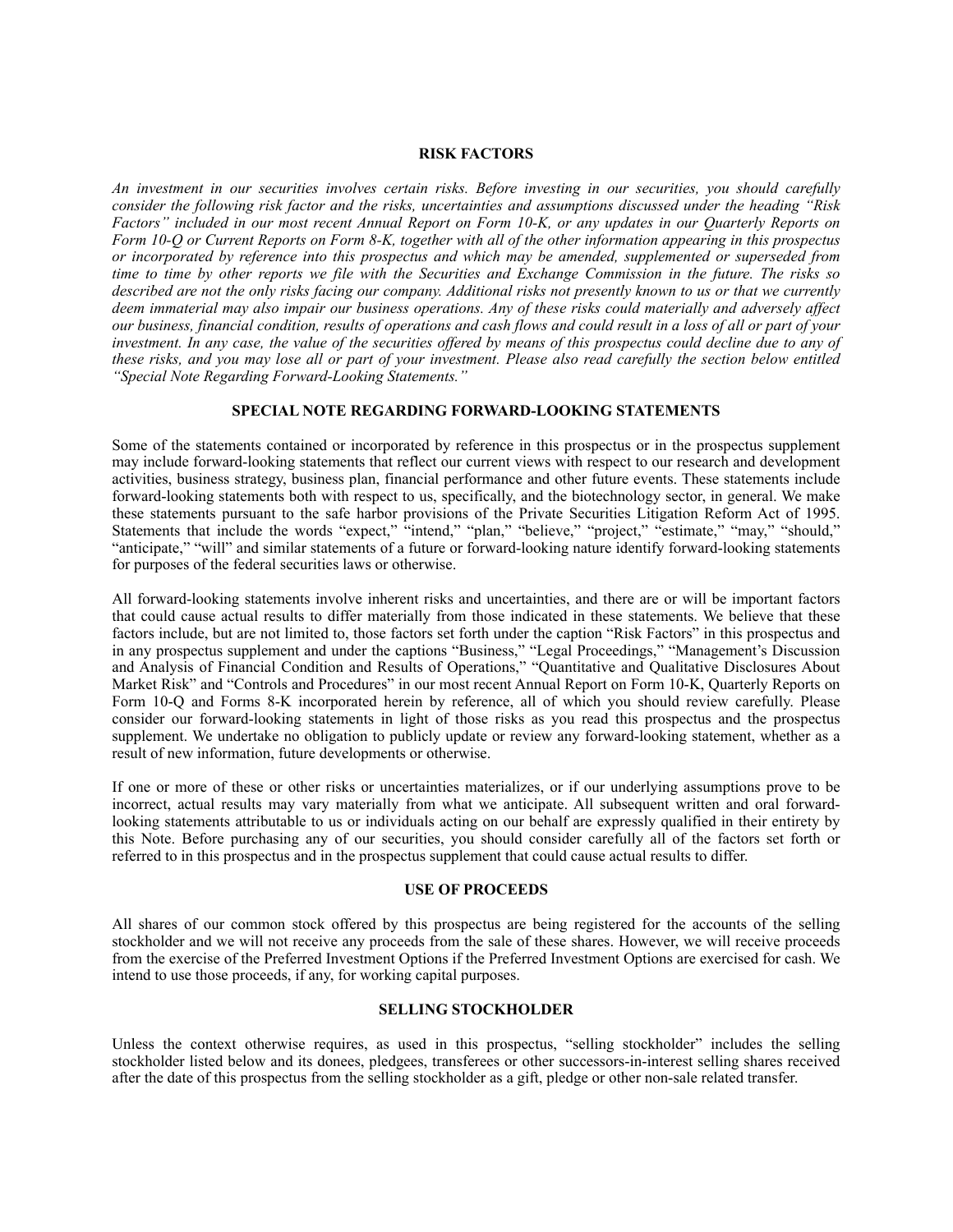We have prepared this prospectus to allow the selling stockholder or its successors, assignees or other permitted transferees to sell or otherwise dispose of, from time to time, up to 20,727,274 shares of our common stock, which are comprised of (i) up to an aggregate of 9,363,637 shares of common stock issuable upon the conversion of the shares of Series C Preferred Stock, and (ii) up to an aggregate of 11,363,637 shares of common stock issuable upon the exercise of the Preferred Investment Options.

#### **Private Placement of Series C Preferred Stock and Preferred Investment Options**

On July 13, 2021, we entered into the Securities Purchase Agreement with Armistice Capital Master Fund Ltd. ("Armistice"), pursuant to which we issued and sold to Armistice, in a registered direct offering (the "July 2021 Registered Direct Offering" and, together with the July 2021 Private Placement, the "Offerings"), 2,000,000 shares (the "Shares") of our common stock at a purchase price of \$0.88 per share, for aggregate gross proceeds of approximately \$1,760,000 before placement fees and estimated offering expenses. Concurrently with the sale of the Shares in the July 2021 Registered Direct Offering, in the July 2021 Private Placement, the Company also issued and sold to Armistice 8,240 shares of the Company's Series C Preferred Stock at a price of \$1,000 per share, initially convertible into an aggregate of up to 9,363,637 shares of the Company's common stock, at a conversion price of \$0.88 per share of common stock, together with Preferred Investment Options to purchase up to 11,363,637 shares of common stock, with an exercise price of \$0.88. The Offerings closed on July 15, 2021. The net proceeds to the Company from the Offerings, after deducting the placement agent's fees and expenses and estimated offering expenses, were approximately \$9,142,000.

The Preferred Investment Options have a term of five and one-half years, commencing on the date on which an amendment to our Certificate of Incorporation that increases the number of authorized shares of Common Stock above 41,666,666 is filed and accepted with the Secretary of State of the State of Delaware (the "Authorized Share Increase Date"), which occurred on March 15, 2022.

Subject to certain beneficial ownership limitations, the Series C Preferred Stock shall vote on an "as-converted" basis on all matters submitted to the holders of our common stock for approval.

A holder of the shares of Series C Preferred Stock or the Preferred Investment Options may not convert or exercise, respectively, any portion of such holder's Series C Preferred Stock or Preferred Investment Options to the extent that the holder, together with its affiliates, would beneficially own more than 9.99% of our outstanding shares of common stock immediately after conversion or exercise of the Series C Preferred Stock or Preferred Investment Options, respectively.

In connection with the July 2021 Private Placement, we entered into the Registration Rights Agreement with the purchaser under the Securities Purchase Agreement, pursuant to which, among other things, we agreed to prepare and file with the Securities and Exchange Commission a registration statement on Form S-3, or another appropriate form if we were not then eligible to register the Registrable Securities on Form S-3, to register for resale the shares of common stock issuable upon the conversion of the shares of Series C Preferred Stock and the exercise of the Preferred Investment Options by the 5th day following the filing of the Proxy Statement. We also agreed to cause such registration statement to become effective under the Securities Act by the 75th calendar day following the date of the Registration Rights Agreement (or, in the event of a "full review" by the Securities and Exchange Commission, the 105th calendar day following the Registration Rights Agreement). In addition, we agreed that, upon the registration statement being declared effective, we will use our best efforts to maintain the effectiveness of the registration statement until the date that (i) the selling stockholder has sold all of the shares of common stock issuable upon the conversion of the shares of Series C Preferred Stock and the exercise of the Preferred Investment Options, respectively or (ii) such shares may be resold by the selling stockholder pursuant to Rule 144 of the Securities Act, without the requirement for us to be in compliance with the current public information required under such rule and without volume or manner-of-sale restriction.

Pursuant to the Registration Rights Agreement, we are registering the shares of common stock issuable upon the conversion of the shares of Series C Preferred Stock and the Preferred Investment Options in order to permit the selling stockholder to offer such shares for resale from time to time pursuant to this prospectus. The selling stockholder may also sell, transfer or otherwise dispose of all or a portion of its shares in transactions exempt from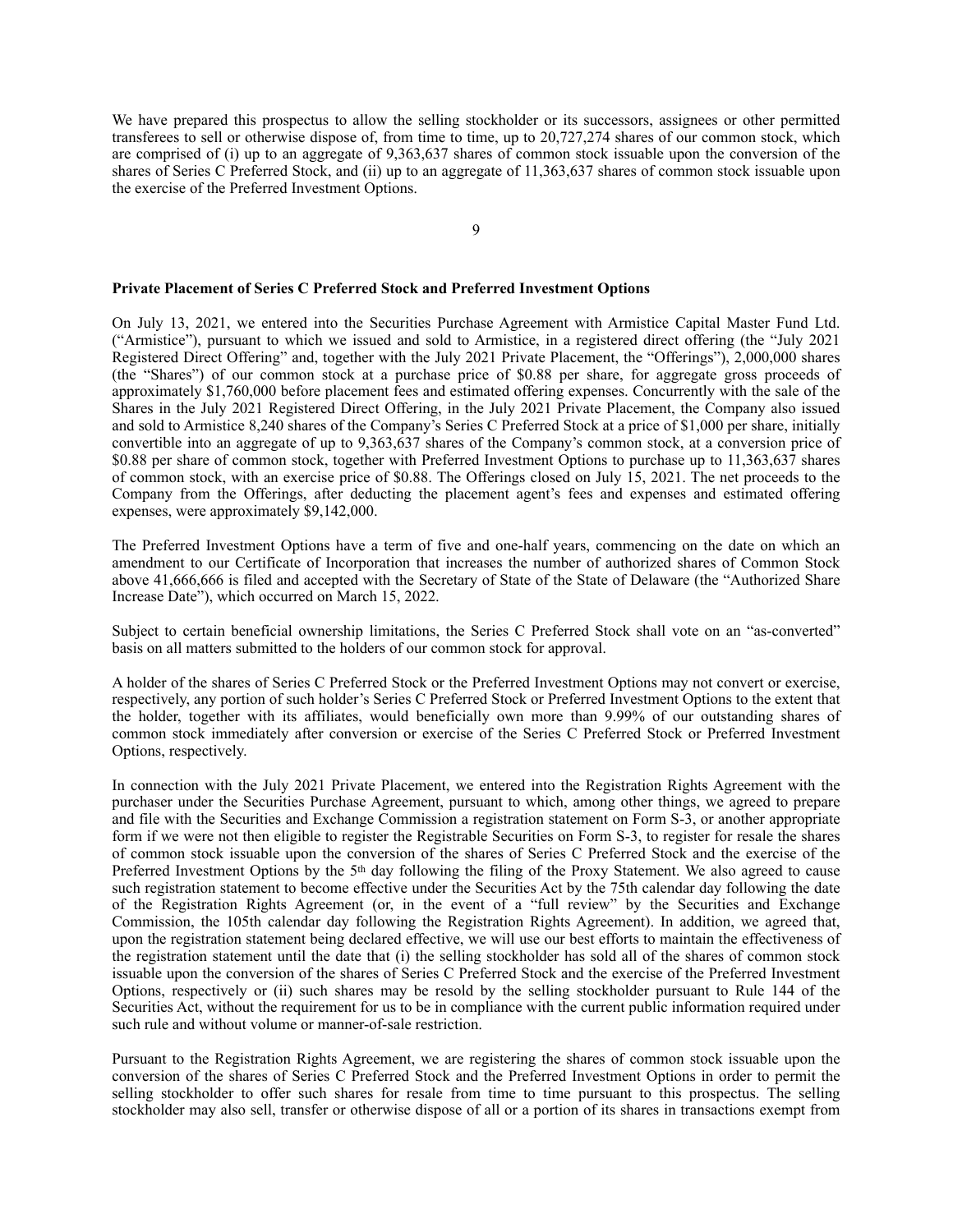the registration requirements of the Securities Act, or pursuant to another effective registration statement covering those shares.

H.C. Wainwright & Co., LLC ("Wainwright") served as our exclusive placement agent in connection with the July 2021 Private Placement, pursuant to that engagement letter, dated as of July 6, 2021, by and between us and Wainwright (as amended on July 9, 2021, the "Engagement Letter"). Pursuant to the Engagement Letter, we paid Wainwright (i) a total cash fee equal to 6.0% of the gross proceeds received from the purchaser who purchased securities in the July 2021 Private Placement and concurrent registered direct offering; (ii) \$75,000 for nonaccountable expenses, and (iii) \$6,600 for escrow fees. In addition, we have agreed to pay Wainwright a cash fee equal to 6.0% of the gross proceeds received by us in connection with any exercises of the Preferred Investment Options in the Private Placement.

# **Relationships with the Selling Stockholder**

Except as described above under "—Private Placement of Series C Preferred Stock and Preferred Investment Options", the selling stockholder has not, nor within the past three years has had, any position, office or other material relationship with us.

# **Information About Selling Stockholder Offering**

The shares of common stock being offered by the selling stockholder are those previously issued to the selling stockholder, and those issuable to the selling stockholder upon conversion of the Series C Preferred Stock or exercise of the Preferred Investment Options. For additional information regarding the issuances of the Series C Preferred Stock and Preferred Investment Options, see "Private Placement of Series C Preferred Stock and Preferred Investment Options" above. We are registering the Registrable Securities in order to permit the selling stockholder to offer such Registrable Securities for resale from time to time. Except for the ownership of the shares of common stock, the Series C Preferred Stock and the Preferred Investment Options, the selling stockholder has not had any material relationship with us within the past three years.

The table below lists the selling stockholder and other information regarding the beneficial ownership of the shares of common stock by the selling stockholder. The second column lists the number of shares of common stock beneficially owned by the selling stockholder, based on its ownership of the shares of common stock, shares of Series C Preferred Stock and Preferred Investment Options, as of March 22, 2022, assuming conversion or exercise, as applicable, of the Series C Preferred Stock and Preferred Investment Options held by the selling stockholder on that date, without regard to any limitations on conversions or exercises. The third column lists the shares of common stock being offered by this prospectus by the selling stockholder.

In accordance with the terms of the Registration Rights Agreement with the selling stockholder, this prospectus generally covers the resale of the sum of the maximum number of shares of common stock issued or issuable to the selling stockholder upon conversion of the Series C Preferred Stock or exercise of the Preferred Investment Options, in each case as described in the "Private Placement of Series C Preferred Stock and Preferred Investment Options" above, determined as if such securities were converted or exercised in full, each as of the trading day immediately preceding the applicable date of determination, and all subject to adjustment as provided in the Registration Rights Agreement, without regard to any limitations on the conversion or exercise thereof. The fourth column assumes the sale of all of the shares of common stock offered by the selling stockholder pursuant to this prospectus.

Under the terms of the Series C Preferred Stock and the Preferred Investment Options, the selling stockholder may not convert or exercise such securities to the extent such conversion or exercise would cause such selling stockholder, together with its affiliates and attribution parties, to beneficially own a number of shares of common stock which would exceed 9.99% of our then outstanding common stock following such conversion or exercise, excluding for purposes of such determination shares of common stock issuable upon conversion or exercise of such securities which have not been converted or exercised. The number of shares in the second column does not reflect this limitation. The selling stockholder may sell all, some or none of its shares in this offering. See "Plan of Distribution" below.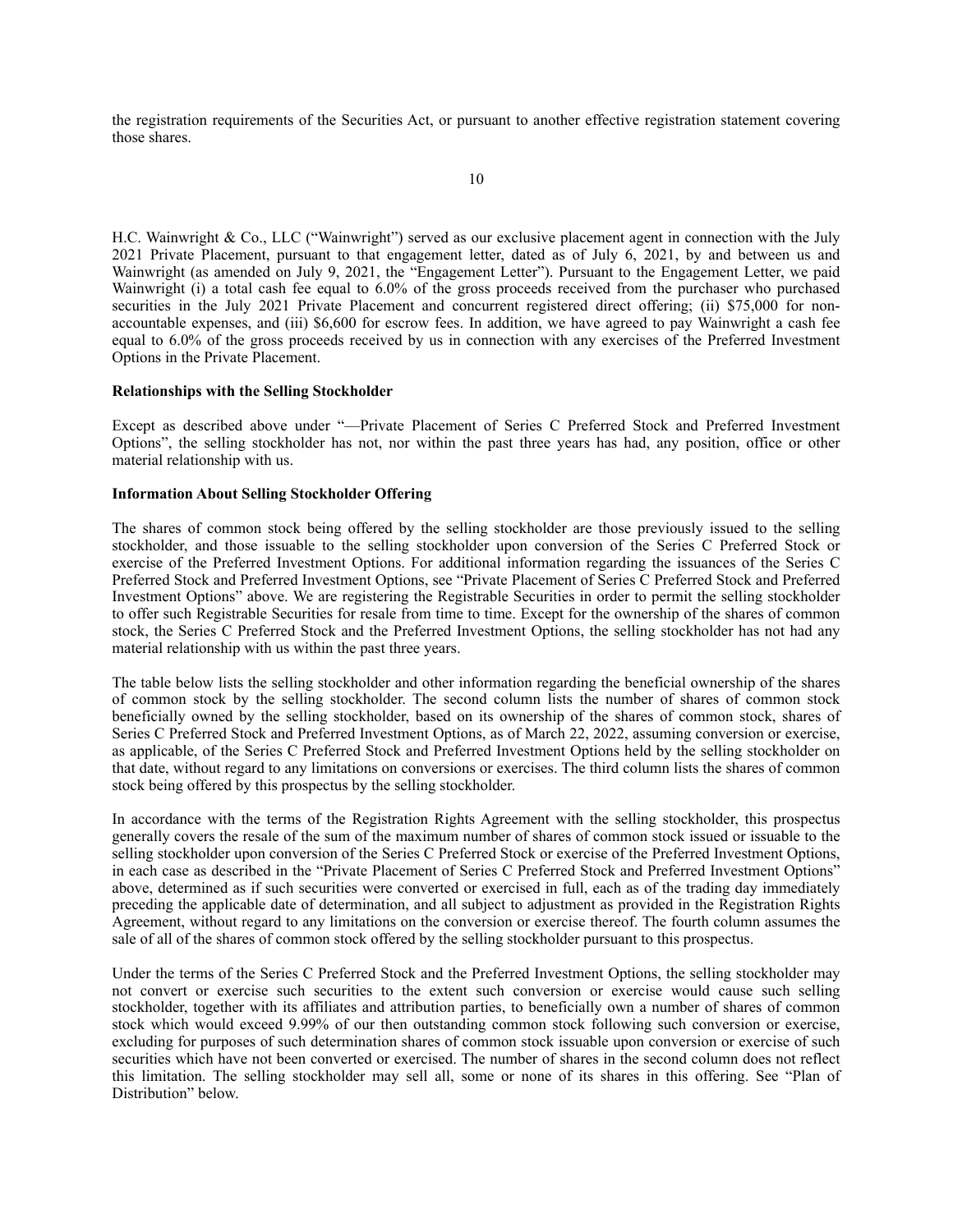The percentages in the following table reflect the shares of common stock beneficially owned by the selling stockholder as a percentage of the total number of shares of common stock outstanding as of March 22, 2022. As of such date, 38,801,442 shares of common stock were outstanding.

| <b>Name of Selling Stockholder</b>    | Number of<br>shares of<br>Common<br><b>Stock</b><br>Owned<br><b>Prior</b> to<br><b>Offering</b> | <b>Maximum</b><br>Number of<br>shares of<br>Common<br>Stock to be<br>Sold<br><b>Pursuant to</b><br>this<br><b>Prospectus</b> | Number of<br>shares of<br>Common<br><b>Stock</b><br>Owned<br>After<br><b>Offering</b> | Percentage<br>of Common<br><b>Stock</b><br>Owned<br>After<br><b>Offering</b> |
|---------------------------------------|-------------------------------------------------------------------------------------------------|------------------------------------------------------------------------------------------------------------------------------|---------------------------------------------------------------------------------------|------------------------------------------------------------------------------|
| Armistice Capital Master Fund Ltd.(1) | 20,727,27<br>4                                                                                  | 20,727,274                                                                                                                   |                                                                                       | $-$ %                                                                        |

- (1 The shares are directly held by Armistice Capital Master Fund Ltd., a Cayman Islands exempted company
- ) (the "Master Fund"), and may be deemed to be indirectly beneficially owned by: (i) Armistice Capital, LLC ("Armistice Capital"), as the investment manager of the Master Fund; and (ii) Steven Boyd, as the Managing Member of Armistice Capital. Armistice Capital and Steven Boyd disclaim beneficial ownership of the securities except to the extent of their respective pecuniary interests therein. The Master Fund's address is c/o Armistice Capital, LLC, 510 Madison Avenue, 7th Floor, New York, NY 10022. The Master Fund may not convert the Series C Preferred Stock or exercise the Preferred Investment Options to the extent such conversion or exercise would cause the Master Fund, together with its affiliates and attribution parties, to beneficially own a number of shares of common stock which would exceed 9.99% of our then outstanding common stock following such conversion or exercise, excluding for purposes of such determination shares of common stock issuable upon conversion or exercise of such securities which have not been so converted or exercised.
- (2 Represents (i) up to an aggregate of 9,363,637 shares of common stock issuable upon the conversion of 8,240  $\mathcal{L}$ shares of Series C Preferred Stock and (ii) up to an aggregate of 11,363,637 shares of common stock issuable upon the exercise of the Preferred Investment Options.

# <span id="page-14-0"></span>**DESCRIPTION OF SECURITIES TO BE REGISTERED**

As of March 22, 2022, our authorized capital stock consisted of 62,393,940 shares of common stock, \$0.001 par value per share, of which 38,801,442 shares were outstanding and 2,831,967 shares were reserved for the issuance of outstanding option and warrants, and 833,333 shares of preferred stock, \$0.01 par value per share, of which 50,000 shares and 8,240 shares were designated as Series B Junior Participating Preferred Stock (the "Series B Preferred Stock") and Series C Preferred Stock, respectively. We have reserved all of the shares of our Series B Preferred Stock for issuance upon the exercise of the rights under our Shareholder Protection Rights Agreement, described below.

The following summary of certain provisions of our common stock does not purport to be complete. You should refer to our Certificate of Incorporation and our amended and restated by-laws (the "By-Laws"), which are filed with or incorporated by reference in the registration statement relating to this offering filed by us with the SEC. The summary below is also qualified by reference to the provisions of applicable Delaware corporation law.

# **Common Stock**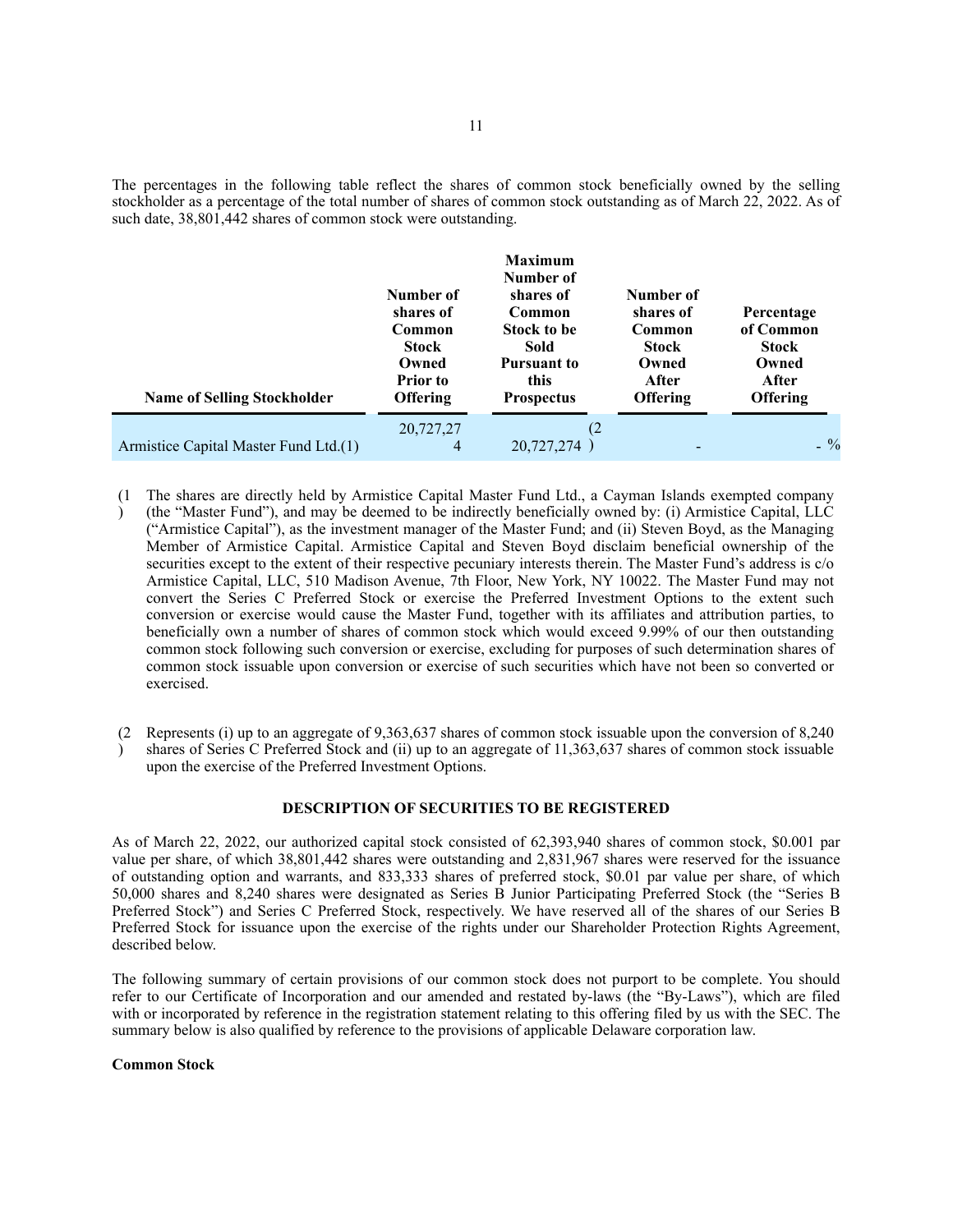Holders of our common stock are entitled to one vote per share on matters on which our stockholders vote, including with respect to the election of directors. Holders of common stock are entitled to receive dividends, if declared by our board of directors (the "Board"), out of funds that we may legally use to pay dividends. If we liquidate or dissolve, holders of common stock are entitled to share ratably in our assets once our debts and any liquidation preference owed to holders of any then-outstanding preferred stock are paid. All shares of common stock that are outstanding as of the date of this prospectus supplement are, and all shares we are selling in this offering, upon their issuance and sale, will be, fully-paid and nonassessable. Holders of our common stock have no preemptive, conversion or subscription rights, and there are no redemption or sinking fund provisions with respect to our common stock.

12

# **Anti-Takeover Measures**

# *Delaware Law*

Section 203 of the General Corporation Law of the State of Delaware is applicable to takeovers of certain Delaware corporations, including us. Subject to exceptions enumerated in Section 203, Section 203 provides that a corporation shall not engage in any business combination with any "interested stockholder" for a three-year period following the date that the stockholder becomes an interested stockholder unless:

- prior to that date, the board of directors of the corporation approved either the business combination or the transaction that resulted in the stockholder becoming an interested stockholder;
- upon consummation of the transaction that resulted in the stockholder becoming an interested stockholder, the interested stockholder owned at least 85% of the voting stock of the corporation outstanding at the time the transaction commenced, though some shares may be excluded from the calculation; or
- on or subsequent to that date, the business combination is approved by the board of directors of the corporation and by the affirmative votes of holders of at least two-thirds of the outstanding voting stock that is not owned by the interested stockholder.

Except as specified in Section 203, an interested stockholder is generally defined to include any person who, together with any affiliates or associates of that person, beneficially owns, directly or indirectly, 15% or more of the outstanding voting stock of the corporation, or is an affiliate or associate of the corporation and was the owner of 15% or more of the outstanding voting stock of the corporation, any time within three years immediately prior to the relevant date. Under certain circumstances, Section 203 makes it more difficult for an interested stockholder to effect various business combinations with a corporation for a three-year period, although the stockholders may elect not to be governed by this section, by adopting an amendment to our Certificate of Incorporation or By-Laws, effective 12 months after adoption. Our Certificate of Incorporation and By-Laws do not opt out from the restrictions imposed under Section 203. We anticipate that the provisions of Section 203 may encourage companies interested in acquiring us to negotiate in advance with the Board because the stockholder approval requirement would be avoided if a majority of the directors then in office excluding an interested stockholder approve either the business combination or the transaction that resulted in the stockholder becoming an interested stockholder. These provisions may have the effect of deterring hostile takeovers or delaying changes in control, which could depress the market price of our common stock and deprive stockholders of opportunities to realize a premium on shares of common stock held by them.

# *Certificate of Incorporation and By-Law Provisions*

In addition to our Board's ability to issue shares of preferred stock, our Certificate of Incorporation and By-Laws contain the following provisions that may have the effect of discouraging unsolicited acquisition proposals: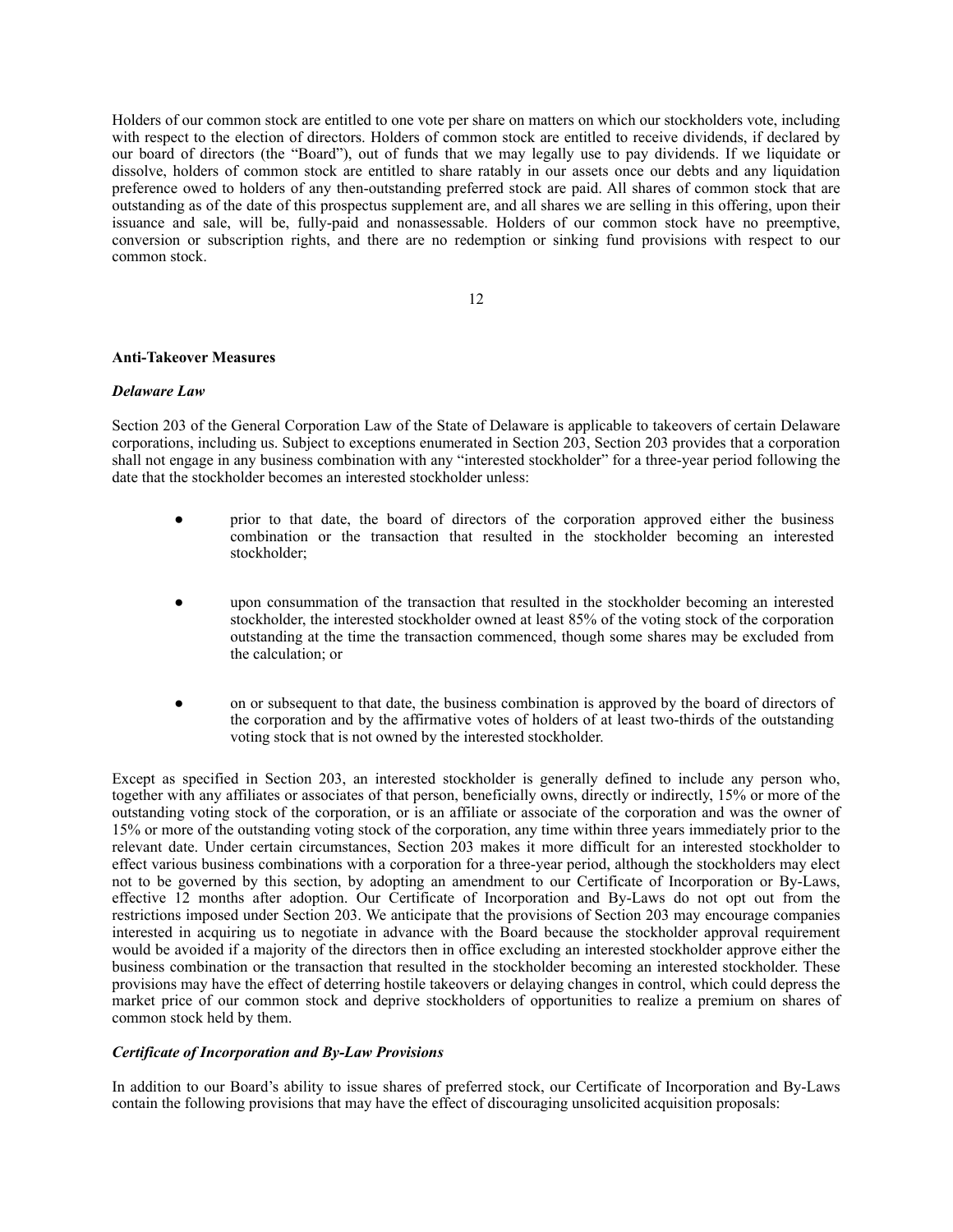- our By-Laws classify the Board into three classes with staggered three-year terms;
- under our By-Laws, our Board may enlarge the size of the Board and fill the vacancies;
- our By-Laws provide that a stockholder may not nominate candidates for the Board at any annual or special meeting unless that stockholder notifies us of its intention a specified period in advance and provides us with certain required information;
- stockholders who wish to bring business before the stockholders at our annual meeting must provide advance notice;
- Our By-Laws provide that stockholders may only act by written consent in lieu of a meeting if such consent is unanimous; and
- our By-Laws provide that special meetings of stockholders may only be called by our Board or by an officer so instructed by our Board.

13

Our By-Laws also provide that, unless we consent in writing to the selection of an alternative forum, the Court of Chancery of the State of Delaware will be the sole and exclusive forum for:

- any derivative action or proceeding brought on our behalf;
- any action asserting a claim of breach of a fiduciary duty owed by any director, officer or other employee of the company to us or our stockholders;
- any action asserting a claim arising pursuant to any provision of the General Corporation Law of the State of Delaware; or
- any action asserting a claim governed by the internal affairs doctrine.
- Our By-Laws further provide that any person or entity purchasing or otherwise acquiring any interest in shares of capital stock of the company is deemed to have notice of and consented to the foregoing provision.

# *Shareholder Protection Rights Agreement*

On December 13, 2019, the Board authorized and declared a dividend of one right (a "Right") for each of our issued and outstanding shares of common stock. The dividend was paid to the stockholders of record at the close of business on December 23, 2019. Each Right entitled the registered holder, subject to the terms of the Original Rights Agreement (as defined below), to purchase from us one one-thousandth of a share of our Series B Preferred Stock, par value \$0.01 per share, at a price of \$5.00, subject to certain adjustments. The description and terms of the Rights were set forth in the Rights Agreement, dated as of December 13, 2019 (the "Original Rights Agreement"), by and between us and American Stock Transfer & Trust Company, LLC, as Rights Agent.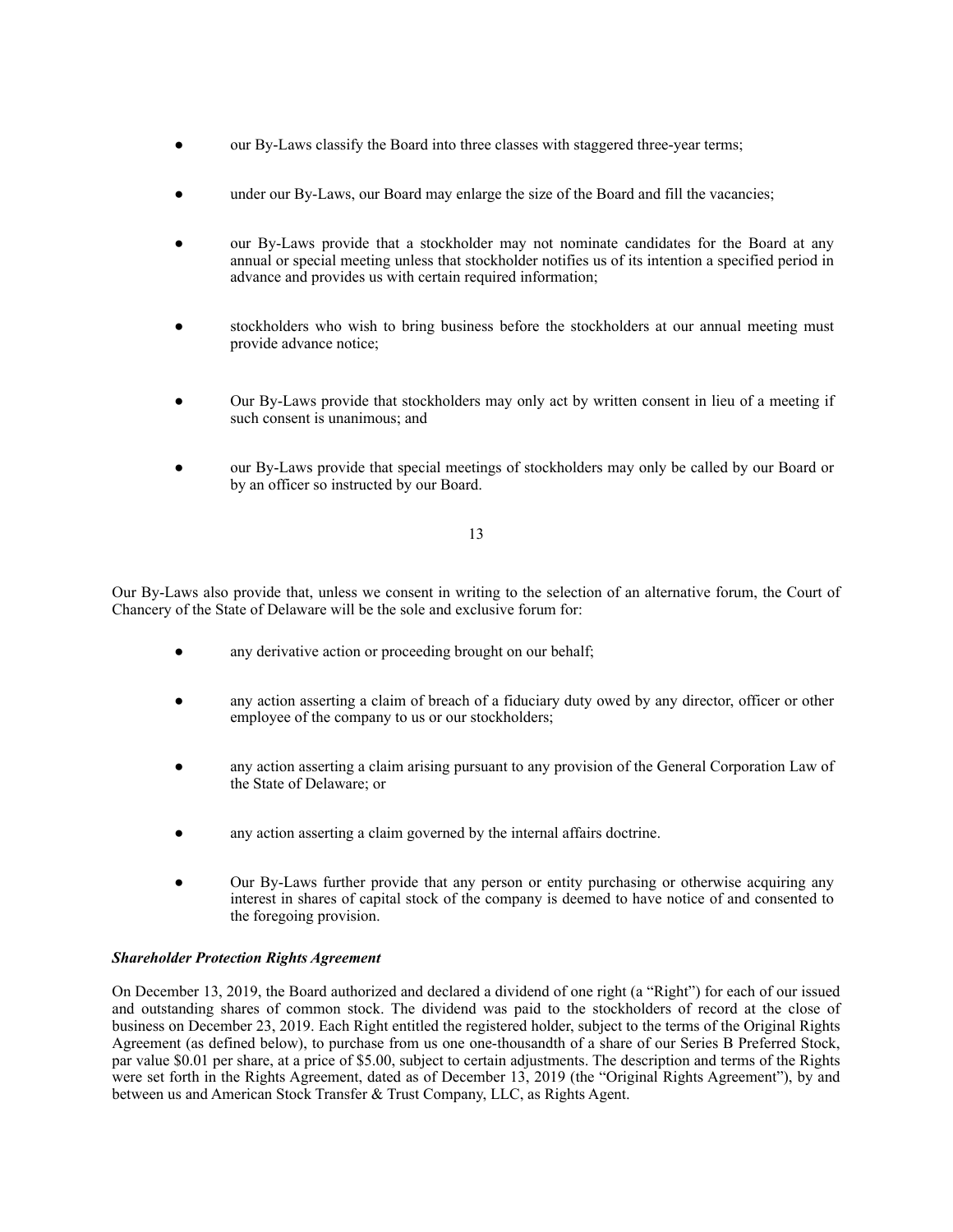On November 12, 2020, the Board approved an amendment and restatement of the Original Rights Agreement (as amended and restated, the "Amended and Restated Rights Agreement") to effect certain changes to the Original Rights Agreement, including (i) reducing the duration to a term of three years, subject to certain earlier expiration as described in more detail below, and (ii) lowering the beneficial ownership threshold at which a person or group of persons becomes an Acquiring Person (as defined below) to 4.95% or more of the Company's outstanding shares of common stock, subject to certain exceptions. The Amended and Restated Rights Agreement is designed to discourage (i) any person or group of persons from acquiring beneficial ownership of more than 4.95% of our shares of common stock and (ii) any existing stockholder currently beneficially holding 4.95% or more of our shares of common stock from acquiring additional shares of our common stock.

The purpose of the Amended and Restated Rights Agreement is to protect value by preserving our ability to utilize certain net operating losses and other tax attributes (collectively, the "Tax Benefits") to offset potential future income tax obligations. Our ability to use these Tax Benefits would be substantially limited if we experience an "ownership change," as such term is defined in Section 382 of the Internal Revenue Code of 1986, as amended (the "Tax Code"). A corporation generally will experience an ownership change if the percentage of the corporation's stock owned by its "5-percent shareholders," as defined in Section 382 of the Tax Code, increases by more than 50 percentage points over their lowest ownership percentage within a rolling three-year period. The Amended and Restated Rights Agreement is intended to reduce our likelihood of experiencing an ownership change under Section 382 of the Tax Code. The Rights are only exercisable upon the occurrence of certain triggering events described in the Amended and Restated Rights Agreement.

# **Transfer Agent**

The transfer agent for our common stock is American Stock Transfer & Trust Company, located at 6201 15th Ave, Brooklyn, New York 11219

14

# <span id="page-17-0"></span>**PLAN OF DISTRIBUTION**

The selling stockholder of the securities and any of its pledgees, assignees and successors-in-interest may, from time to time, sell any or all of their securities covered hereby on any stock exchange, market or trading facility on which the securities are traded or in private transactions. These sales may be at fixed or negotiated prices. The selling stockholder may use any one or more of the following methods when selling securities:

- ordinary brokerage transactions and transactions in which the broker-dealer solicits purchasers;
- block trades in which the broker-dealer will attempt to sell the securities as agent but may position and resell a portion of the block as principal to facilitate the transaction;
- purchases by a broker-dealer as principal and resale by the broker-dealer for its account;
- an exchange distribution in accordance with the rules of the applicable exchange;
- privately negotiated transactions;
- settlement of short sales;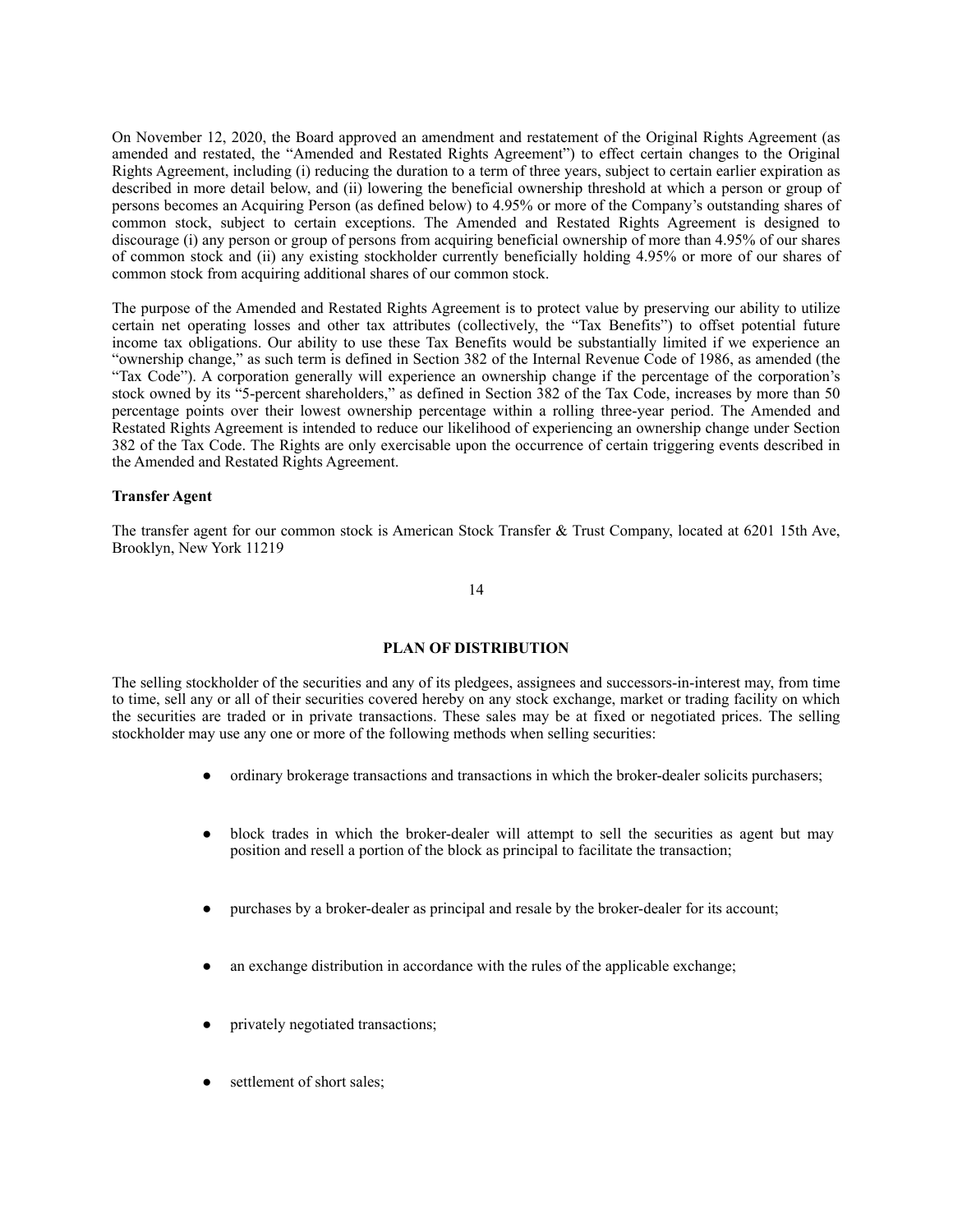- in transactions through broker-dealers that agree with the selling stockholder to sell a specified number of such securities at a stipulated price per security;
- through the writing or settlement of options or other hedging transactions, whether through an options exchange or otherwise;
- a combination of any such methods of sale; or
- any other method permitted pursuant to applicable law.

The selling stockholder may also sell securities under Rule 144 or any other exemption from registration under the Securities Act, if available, rather than under this prospectus.

Broker-dealers engaged by the selling stockholder may arrange for other brokers-dealers to participate in sales. Broker-dealers may receive commissions or discounts from the selling stockholder (or, if any broker-dealer acts as agent for the purchaser of securities, from the purchaser) in amounts to be negotiated, but, except as set forth in a supplement to this prospectus, in the case of an agency transaction not in excess of a customary brokerage commission in compliance with FINRA Rule 2440; and in the case of a principal transaction a markup or markdown in compliance with FINRA IM-2440.

In connection with the sale of the securities or interests therein, the selling stockholder may enter into hedging transactions with broker-dealers or other financial institutions, which may in turn engage in short sales of the securities in the course of hedging the positions they assume. The selling stockholder may also sell securities short and deliver these securities to close out its short positions, or loan or pledge the securities to broker-dealers that in turn may sell these securities. The selling stockholder may also enter into option or other transactions with brokerdealers or other financial institutions or create one or more derivative securities which require the delivery to such broker-dealer or other financial institution of securities offered by this prospectus, which securities such brokerdealer or other financial institution may resell pursuant to this prospectus (as supplemented or amended to reflect such transaction).

The selling stockholder and any broker-dealers or agents that are involved in selling the securities may be deemed to be "underwriters" within the meaning of the Securities Act in connection with such sales. In such event, any commissions received by such broker-dealers or agents and any profit on the resale of the securities purchased by them may be deemed to be underwriting commissions or discounts under the Securities Act. The selling stockholder has informed us that it does not have any written or oral agreement or understanding, directly or indirectly, with any person to distribute the securities.

We are required to pay certain fees and expenses incurred by us incident to the registration of the securities. We have agreed to indemnify the selling stockholder against certain losses, claims, damages and liabilities, including liabilities under the Securities Act.

15

We agreed to keep this prospectus effective until the earlier of (i) the date on which the securities may be resold by the selling stockholder without registration and without regard to any volume or manner-of-sale limitations by reason of Rule 144, without the requirement for us to be in compliance with the current public information under Rule 144 under the Securities Act or any other rule of similar effect or (ii) all of the securities have been sold pursuant to this prospectus or Rule 144 under the Securities Act or any other rule of similar effect. The resale securities will be sold only through registered or licensed brokers or dealers if required under applicable state securities laws. In addition, in certain states, the resale securities covered hereby may not be sold unless they have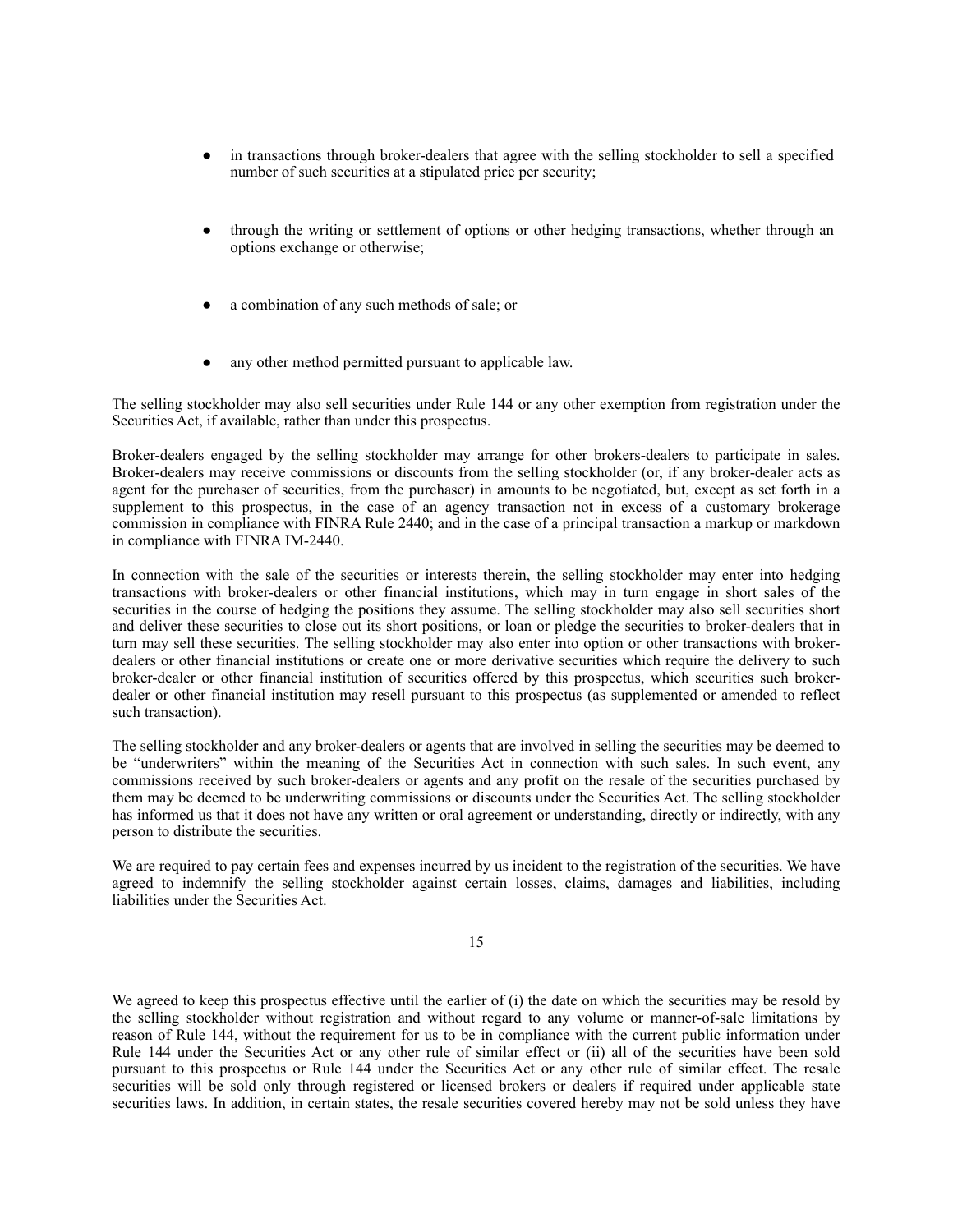been registered or qualified for sale in the applicable state or an exemption from the registration or qualification requirement is available and is complied with.

Under applicable rules and regulations under the Securities Exchange Act of 1934, as amended (the "Exchange Act"), any person engaged in the distribution of the resale securities may not simultaneously engage in market making activities with respect to the common stock for the applicable restricted period, as defined in Regulation M, prior to the commencement of the distribution. In addition, the selling stockholder will be subject to applicable provisions of the Exchange Act and the rules and regulations thereunder, including Regulation M, which may limit the timing of purchases and sales of the common stock by the selling stockholder or any other person. We will make copies of this prospectus available to the selling stockholder and have informed them of the need to deliver a copy of this prospectus to each purchaser at or prior to the time of the sale (including by compliance with Rule 172 under the Securities Act).

# <span id="page-19-0"></span>**LEGAL MATTERS**

The validity of the securities offered by this prospectus will be passed upon by Haynes and Boone, LLP, New York, New York.

# <span id="page-19-1"></span>**EXPERTS**

The financial statements as of December 31, 2021 and 2020 and for each of the two years in the period ended December 31, 2021 incorporated by reference in this prospectus have been so incorporated in reliance on the report of Weinberg & Company, an independent registered public accounting firm, incorporated herein by reference, given on the authority of said firm as experts in auditing and accounting.

# <span id="page-19-2"></span>**WHERE YOU CAN FIND MORE INFORMATION**

We are subject to the informational requirements of the Exchange Act, and in accordance therewith file annual, quarterly and current reports, proxy statements and other information with the Securities and Exchange Commission. The Securities and Exchange Commission maintains a website that contains reports, proxy and information statements and other information regarding registrants that file electronically with the Securities and Exchange Commission. The address of the Securities and Exchange Commission's website is www.sec.gov.

We make available free of charge on or through our website at www.cytrx.com, our Annual Reports on Form 10-K, Quarterly Reports on Form 10-Q, Current Reports on Form 8-K and amendments to those reports filed or furnished pursuant to Section 13(a) or 15(d) of the Exchange Act, as soon as reasonably practicable after we electronically file such material with or otherwise furnish it to the Securities and Exchange Commission.

We have filed with the Securities and Exchange Commission a registration statement under the Securities Act, relating to the offering of these securities. The registration statement, including the attached exhibits, contains additional relevant information about us and the securities. This prospectus does not contain all of the information set forth in the registration statement. You can obtain a copy of the registration statement for free at www.sec.gov. The registration statement and the documents referred to below under "Incorporation of Certain Information By Reference" are also available on our website, www.cytrx.com.

We have not incorporated by reference into this prospectus the information on our website, and you should not consider it to be a part of this prospectus.

16

# <span id="page-19-3"></span>**INCORPORATION OF CERTAIN INFORMATION BY REFERENCE**

The Securities and Exchange Commission allows us to "incorporate by reference" the information we have filed with it, which means that we can disclose important information to you by referring you to those documents. The information we incorporate by reference is an important part of this prospectus, and later information that we file with the Securities and Exchange Commission will automatically update and supersede this information. We incorporate by reference the documents listed below and any future documents (excluding information furnished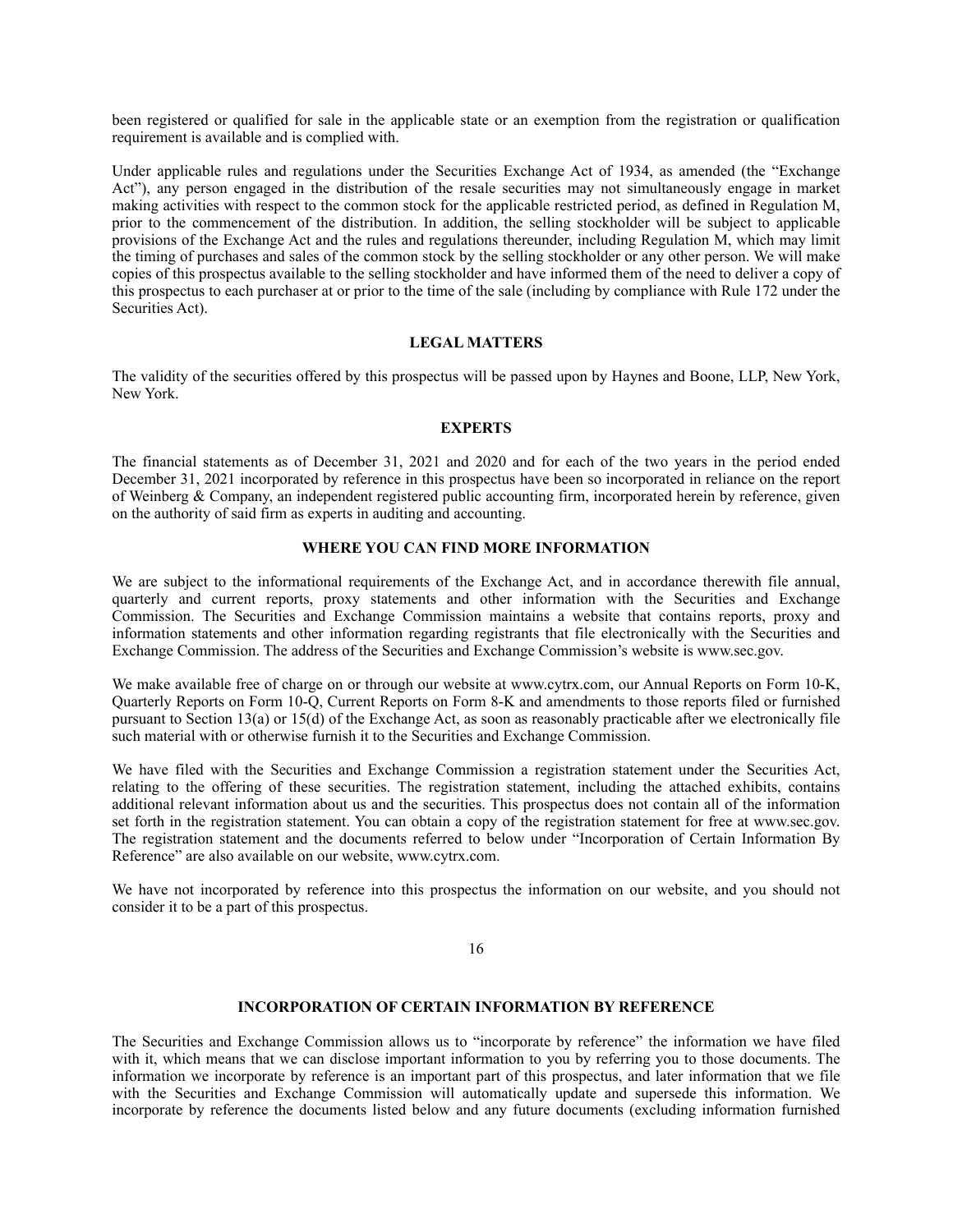pursuant to Items 2.02 and 7.01 of Form 8-K) we file with the Securities and Exchange Commission pursuant to Sections 13(a), 13(c), 14 or 15(d) of the Exchange Act, subsequent to the date of this prospectus and prior to the termination of the offering:

- Our Annual Report on Form 10-K for the year ended December 31, 2021, filed with the Securities and Exchange Commission on March 23, 2022;
- Our Current Reports on Form 8-K, filed with the Securities and Exchange Commission on January 4, 2022, March 10, 2022 and March 16, 2022; and
- The description of our securities as described in our Registration Statement on Form 8-A filed with the Securities and Exchange Commission on March 17, 1987 (File No. 000-15327), as amended and supplemented by the description of our common stock contained in Exhibit 4.4 to our Annual Report on Form 10-K for the year ended December 31, 2021, filed with the SEC on March 23, 2022, including any amendment or reports filed for the purpose of updating such description.

All filings filed by us pursuant to the Exchange Act after the date of the initial filing of this registration statement and prior to the effectiveness of such registration statement (excluding information furnished pursuant to Items 2.02 and 7.01 of Form 8-K) shall also be deemed to be incorporated by reference into the prospectus.

You should rely only on the information incorporated by reference or provided in this prospectus. We have not authorized anyone else to provide you with different information. Any statement contained in a document incorporated by reference into this prospectus will be deemed to be modified or superseded for the purposes of this prospectus to the extent that a later statement contained in this prospectus or in any other document incorporated by reference into this prospectus modifies or supersedes the earlier statement. Any statement so modified or superseded will not be deemed, except as so modified or superseded, to constitute a part of this prospectus. You should not assume that the information in this prospectus is accurate as of any date other than the date of this prospectus or the date of the documents incorporated by reference in this prospectus.

We will provide without charge to each person to whom a copy of this prospectus is delivered, upon written or oral request, a copy of any or all of the reports or documents that have been incorporated by reference in this prospectus but not delivered with this prospectus (other than an exhibit to these filings, unless we have specifically incorporated that exhibit by reference in this prospectus). Any such request should be addressed to us at:

> CytRx Corporation Attention: Corporate Secretary 11726 San Vicente Boulevard, Suite 650 Los Angeles, California 90049 (310) 826-5648

You may also access the documents incorporated by reference in this prospectus through our website at www.cytrx.com. Except for the specific incorporated documents listed above, no information available on or through our website shall be deemed to be incorporated in this prospectus or the registration statement of which it forms a part.

17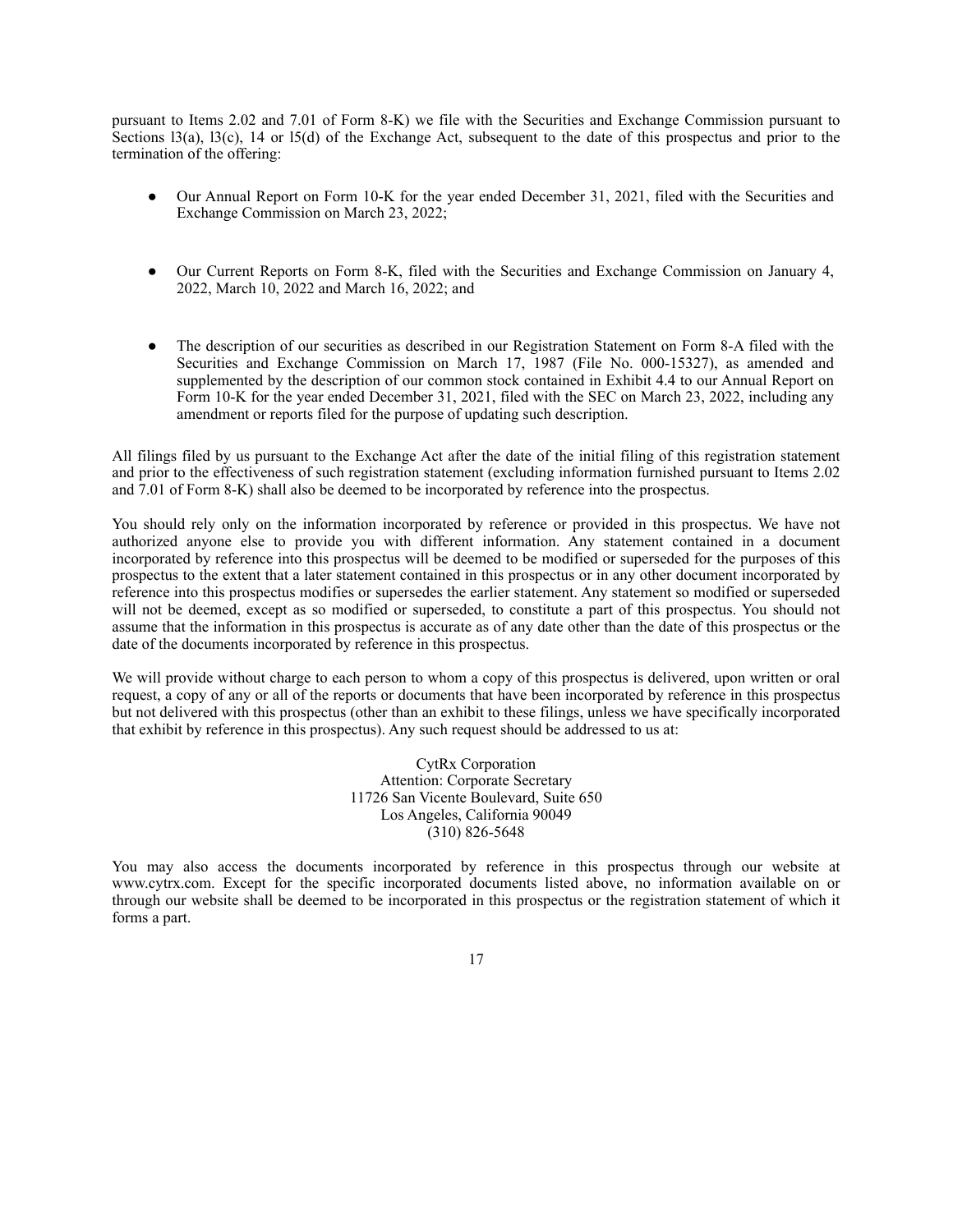# 20,727,274 SHARES OF COMMON STOCK UNDERLYING SHARES OF SERIES C PREFERRED STOCK AND CERTAIN PREFERRED INVESTMENT OPTIONS

# PROSPECTUS

# , 2022

# **PART II:**

# **INFORMATION NOT REQUIRED IN PROSPECTUS**

# **Item 13. Other Expenses of Issuance and Distribution**

The following table sets forth the various costs and expenses payable by us in connection with the sale of the securities being registered. All such costs and expenses shall be borne by us. Except for the Securities and Exchange Commission Registration Fee, all the amounts shown are estimates.

| Securities and Exchange Commission Registration Fee | S  | 1,705.05  |
|-----------------------------------------------------|----|-----------|
| Printing and engraving costs                        |    |           |
| Legal fees and expenses                             |    | 35,000    |
| Accounting fees and expenses                        |    | 3,000     |
| Miscellaneous Fees and Expenses                     |    |           |
|                                                     |    |           |
| Total                                               | \$ | 39,705.05 |

# **Item 14. Indemnification of Directors and Officers**

Our Certificate of Incorporation and By-Laws provide that we will indemnify our directors, officers, employees and agents to the fullest extent and in the manner permitted by the provisions of the General Corporation Law of the State of Delaware, as amended from time to time, subject to any permissible expansion or limitation of such indemnification, as may be set forth in any stockholders' or directors' resolution or by contract. Any repeal or modification of these provisions approved by our stockholders will be prospective only and will not adversely affect any limitation on the liability of any of our directors or officers existing as of the time of such repeal or modification.

Sections 145 and 102(b)(7) of the General Corporation Law of the State of Delaware provide that a corporation may indemnify any person made a party to an action by reason of the fact that he or she was a director, executive officer, employee or agent of the corporation or is or was serving at the request of a corporation against expenses (including attorneys' fees), judgments, fines and amounts paid in settlement actually and reasonably incurred by him or her in connection with such action if he or she acted in good faith and in a manner he or she reasonably believed to be in, or not opposed to, the best interests of the corporation and, with respect to any criminal action or proceeding, had no reasonable cause to believe his or her conduct was unlawful, except that, in the case of an action by or in right of the corporation, no indemnification may generally be made in respect of any claim as to which such person is adjudged to be liable to the corporation.

We have purchased and currently intend to maintain insurance on behalf of each and any person who is or was our director or officer against any loss arising from any claim asserted against him or her and incurred by him or her in any such capacity, subject to certain exclusions.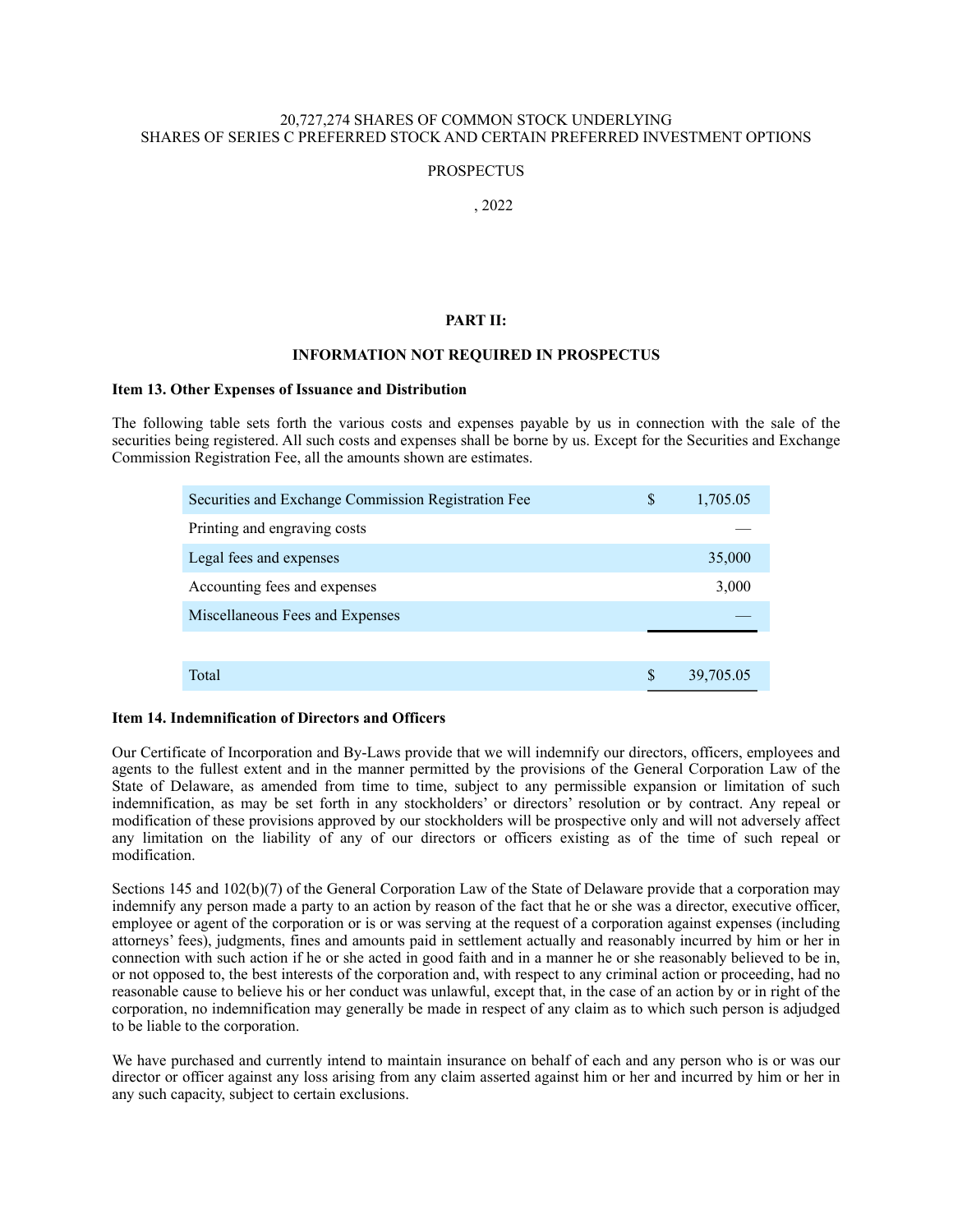See also the undertakings set out in response to Item 17 herein.

II-1

# **Item 15. Recent Sales of Unregistered Securities.**

The following is a summary of all securities that we have sold during the last three years without registration under the Securities Act.

On July 15, 2021, we issued and sold 8,240 shares of Series C Preferred Stock to the selling stockholder, along with certain Preferred Investment Options in the July 2021 Private Placement. The aggregate gross proceeds of the July 2021 Private Placement and concurrent registered direct offering were approximately \$10 million, with additional gross proceeds of up to approximately \$10 million if the Preferred Investment Options are exercised in full for cash. We intend to use the proceeds for working capital purposes. The shares of Series C Preferred Stock and the Preferred Investment Options were issued pursuant to the exemptions provided by Section 4(a)(2) of the Securities Act and/or Regulation D promulgated thereunder, and in reliance on similar exemptions under applicable state laws.

# **EXHIBIT INDEX**

# **Item 16. Exhibits and Financial Statement Schedules.**

(a The Exhibit Index is hereby incorporated herein by reference.

 $\lambda$ 

(b All schedules have been omitted because they are not required, are not applicable or the information is  $\lambda$ otherwise set forth in the financial statements and related notes thereto.

| Exhibit<br>Number | <b>Exhibit Description</b>                                                                                                                                                 | Filed<br>with this<br><b>Report</b> | Incorporated<br>by Reference<br>herein from<br><b>Form or Schedule</b> | Filing<br>Date |
|-------------------|----------------------------------------------------------------------------------------------------------------------------------------------------------------------------|-------------------------------------|------------------------------------------------------------------------|----------------|
| 2.1               | Agreement and Plan of Merger, dated as of<br>June 6, 2008, among CytRx Corporation,<br>CytRx Merger Subsidiary, Inc., Innovive<br>Pharmaceuticals, Inc., and Steven Kelly. |                                     | Form 8-K (Exhibit<br>2.1)                                              | 6/9/2008       |
| 3.1               | Restated Certificate of Incorporation of<br><b>CytRx Corporation</b> , as amended.                                                                                         |                                     | Form 10-K (Exhibit<br>3.1)                                             | 3/13/2012      |
| 3.2               | Certificate of Amendment of Restated<br>Certificate of Incorporation.                                                                                                      |                                     | Form 8-K (Exhibit)<br>3.1)                                             | 5/15/2012      |
| 3.3               | Certificate of Amendment of Restated<br>Certificate of Incorporation.                                                                                                      |                                     | Form 8-K (Exhibit)<br>3.1)                                             | 11/1/2017      |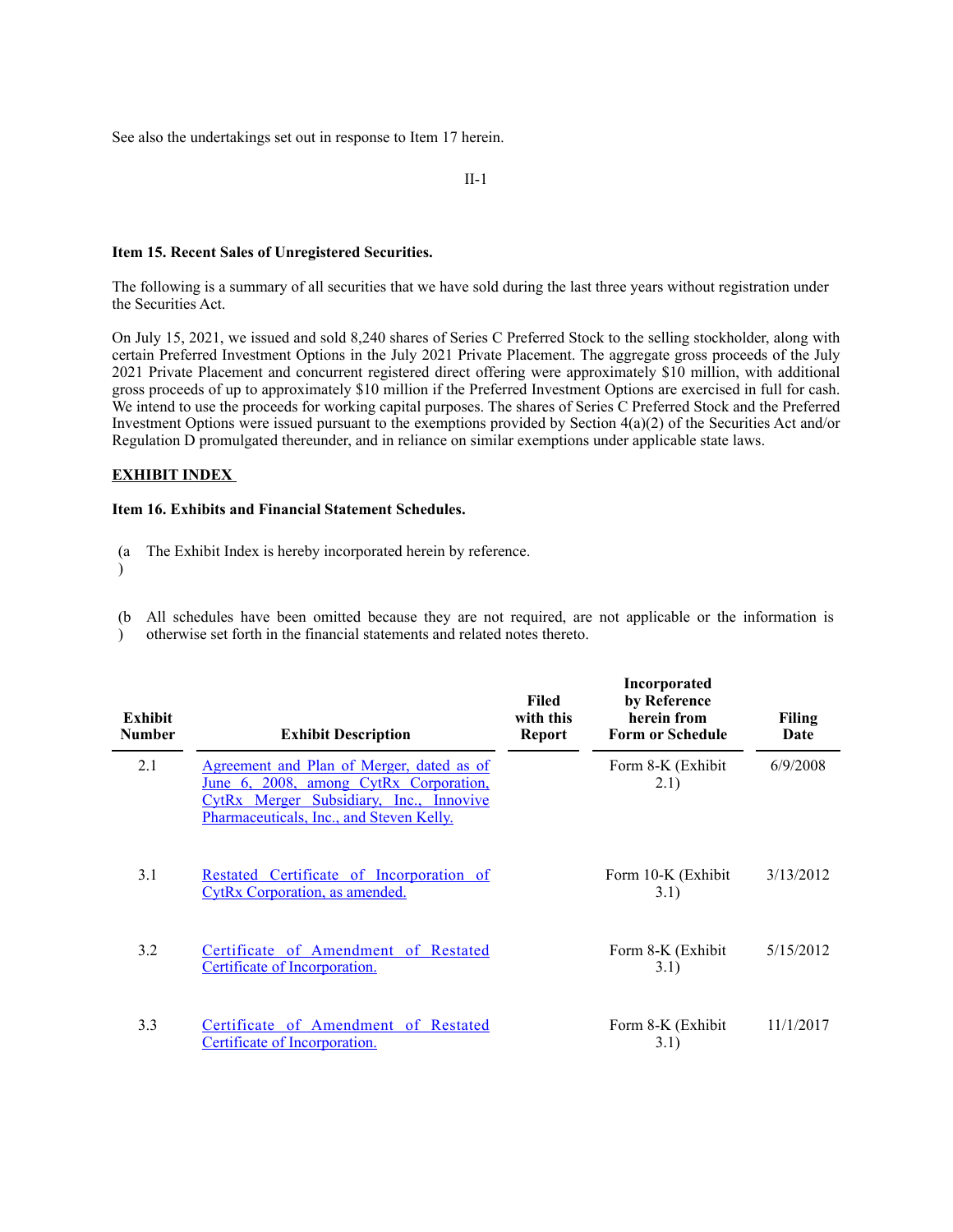| 3.4     | Certificate of Amendment of Restated<br>Certificate of Incorporation.                                                                                                                       | Form 8-K (Exhibit<br>3.1)   | 3/16/2022  |  |
|---------|---------------------------------------------------------------------------------------------------------------------------------------------------------------------------------------------|-----------------------------|------------|--|
| 3.5     | Certificate of Elimination of Designation of<br><b>Series A Junior Participating Preferred Stock.</b>                                                                                       | Form 8-K (Exhibit<br>3.2)   | 12/19/2019 |  |
| 3.6     | Certificate of Elimination of Series B<br><b>Convertible Preferred Stock.</b>                                                                                                               | Form 8-K (Exhibit<br>3.3)   | 12/19/2019 |  |
| 3.7     | Amended and Restated Certificate of<br>Designation of Preferences, Rights and<br><b>Limitations of Series B Convertible Preferred</b><br>Stock.                                             | Form 8-K (Exhibit<br>3.1)   | 11/17/2020 |  |
|         | $II-2$                                                                                                                                                                                      |                             |            |  |
| 3.8     | <b>Amended and Restated By-Laws of CytRx</b><br>Corporation, effective November 12, 2020.                                                                                                   | Form 8-K (Exhibit 3.2)      | 11/17/2020 |  |
| 3.9     | Certificate of the Designations, Powers,<br>Preferences and Rights of Series C 10.00%<br><b>Convertible Preferred Stock.</b>                                                                | Form 8-K (Exhibit 3.1)      | 7/15/2021  |  |
| 4.1     | <b>Amended and Restated Rights Agreement,</b><br>dated as of November 16, 2020, by and<br>between CytRx Corporation and American<br>Stock Transfer & Trust Company, LLC, as<br>rights agent | Form 8-K (Exhibit 4.1)      | 11/17/2020 |  |
| 4.2     | Warrant, dated as of July 27, 2017, issued<br>by CytRx Corporation to NantCell, Inc.                                                                                                        | Form 8-K (Exhibit 10.3)     | 8/1/2017   |  |
| 4.3     | Form of Preferred Investment Option.                                                                                                                                                        | Form 8-K (Exhibit 4.1)      | 7/15/2021  |  |
| 4.4     | Form of Common Stock Certificate.                                                                                                                                                           | Form 8-K (Exhibit 4.1)      | 12/14/2016 |  |
| 5.1     | Opinion of Haynes and Boone, LLP.                                                                                                                                                           | Form S-1 (Exhibit 5.1)      | 08/04/2021 |  |
| $10.1*$ | <b>CytRx Corporation Amended and Restated</b><br>2008 Stock Incentive Plan.                                                                                                                 | Form 10-K (Exhibit<br>10.6) | 3/13/2012  |  |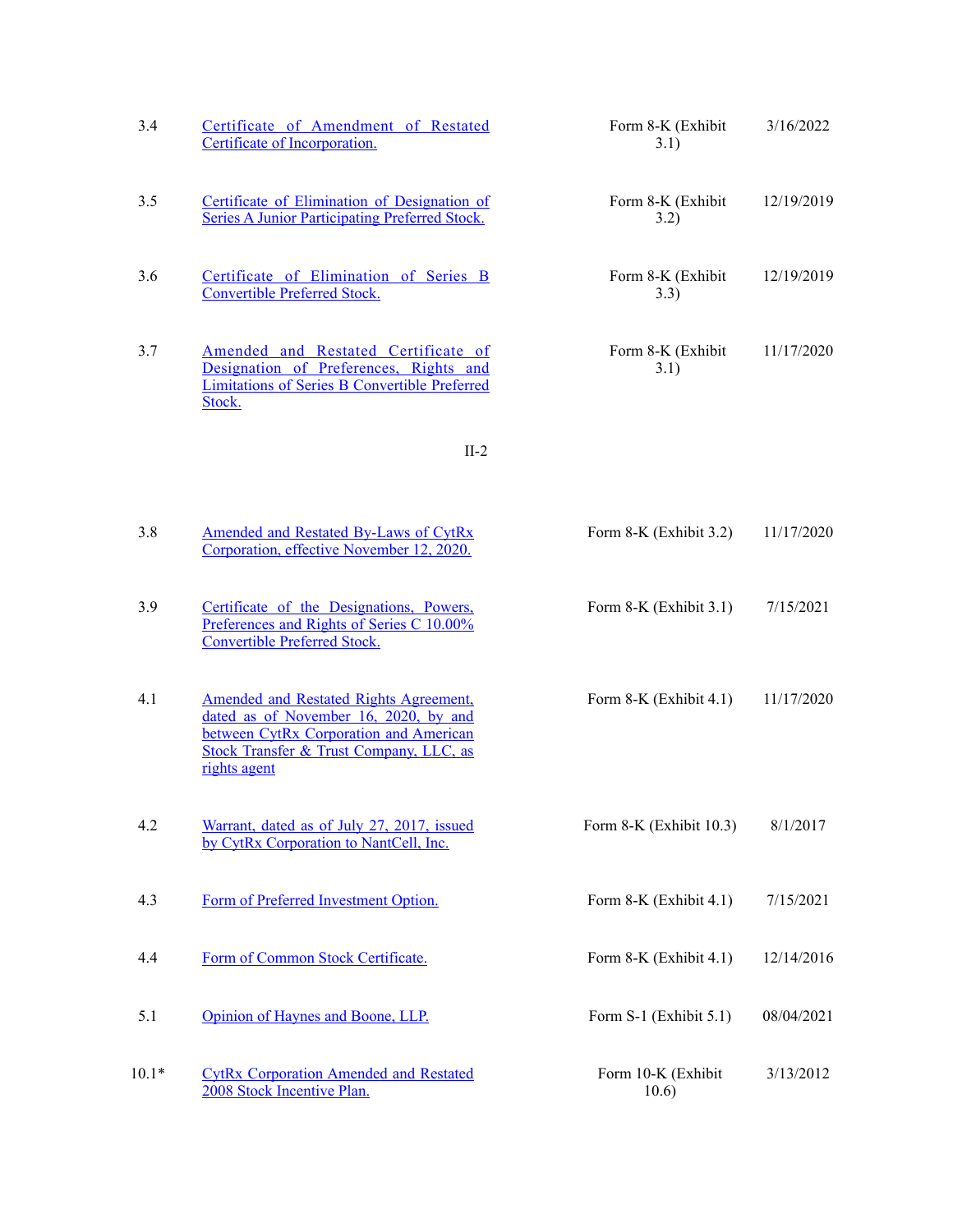| $10.1.2*$ | Eighth Amendment to Amended and<br>Restated CytRx Corporation 2008 Stock<br><b>Incentive Plan.</b>                                                                     | Schedule 14A (Annex<br>B)    | 5/20/2016  |
|-----------|------------------------------------------------------------------------------------------------------------------------------------------------------------------------|------------------------------|------------|
| $10.1.3*$ | Form of Non-qualified Stock Option for<br>grants to non-employee directors under<br>Amended and Restated 2008 Stock<br><b>Incentive Plan.</b>                          | Form 10-K (Exhibit<br>10.11) | 3/11/2016  |
| $10.1.4*$ | Form of Non-qualified Stock Option for<br>grants to executive officers under<br>Amended and Restated 2008 Stock<br><b>Incentive Plan.</b>                              | Form 10-K (Exhibit<br>10.12) | 3/11/2016  |
| $10.1.5*$ | Form of Non-qualified Stock Option for<br>grants to Steven A. Kriegsman and Daniel<br>J. Levitt, M.D., Ph.D., under Amended and<br>Restated 2008 Stock Incentive Plan. | Form 10-K (Exhibit<br>10.13) | 3/11/2016  |
| $10.1.6*$ | Amendment No. 1 to Stock Option<br>Agreements of Daniel J. Levitt, M.D.,<br>Ph.D., dated December 31, 2015.                                                            | Form 10-K (Exhibit<br>10.14) | 3/11/2016  |
|           | $II-3$                                                                                                                                                                 |                              |            |
| $10.1.7*$ | Amendment No. 1 to Stock Option<br>Agreements (2000 Long-Term Incentive<br>Plan) of Steven A. Kriegsman, dated<br>March 8, 2016.                                       | Form 10-K (Exhibit<br>10.15) | 3/11/2016  |
| $10.1.8*$ | Amendment No. 1 to Stock Option<br>Agreements (2008 Stock Incentive Plan)<br>of Steven A. Kriegsman, dated March 8,<br>2016.                                           | Form 10-K (Exhibit<br>10.16) | 3/11/2016  |
| $10.2**$  | License Agreement, dated December 7,<br>2001, by and between CytRx Corporation<br>and Vical Incorporated.                                                              | Form 8-K (Exhibit 99)        | 12/21/2001 |
| 10.3      | Office Lease between The Kriegsman<br>Capital Group, LLC and Douglas Emmett<br>Joint Venture, dated April 13, 2000.                                                    | Form 10-K (Exhibit<br>10.63) | 5/14/2004  |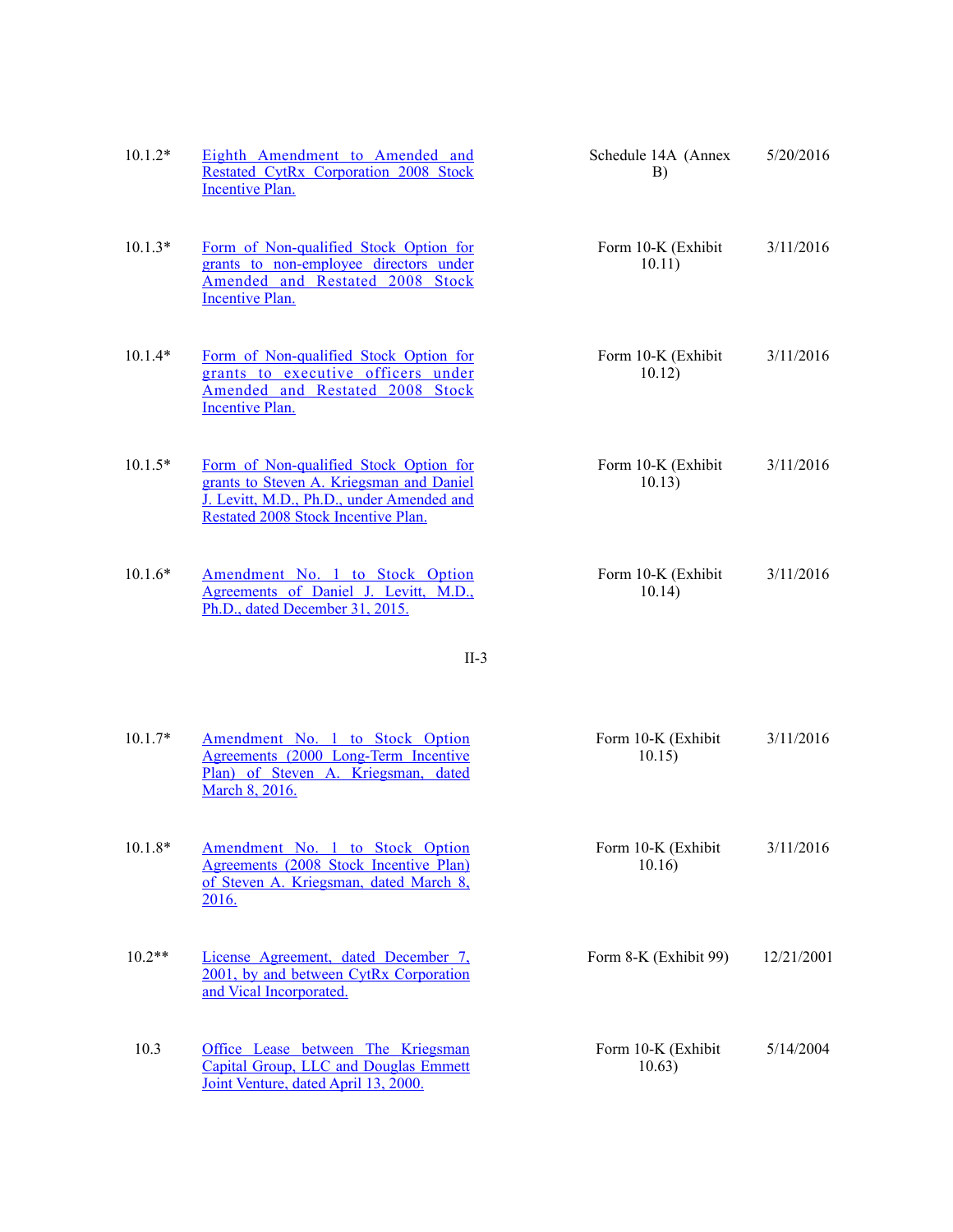| 10.3.1   | Assignment, Assumption and Consent,<br>effective July 1, 2003, by and among<br>CytRx Corporation, The Kriegsman<br><b>Capital Group, LLC and Douglas Emmett</b><br>Joint Venture, concerning Office Lease<br>dated April 13, 2000. | Form 10-K (Exhibit<br>10.64)  | 5/14/2004  |
|----------|------------------------------------------------------------------------------------------------------------------------------------------------------------------------------------------------------------------------------------|-------------------------------|------------|
| 10.3.2   | Fifth Amendment to Office Lease dated<br>January 13, 2020 by and between CytRx<br>Corporation and Douglas Emmett 1993,<br><b>LLC</b>                                                                                               | Form 10-K (Exhibit<br>10.3.2) | 3/24/2021  |
| $10.4**$ | License Agreement dated April 17, 2006<br>between Innovive Pharmaceuticals, Inc.<br>and KTB Tumorforschungs GmbH.                                                                                                                  | Form 10-Q (Exhibit<br>10.15)  | 11/14/2006 |
| 10.4.1   | Amendment dated March 14, 2014 to<br>License Agreement between CytRx<br>Corporation and KTB Tumorforschungs<br>GmbH.                                                                                                               | Form 8-K (Exhibit 1.1)        | 3/17/2017  |
| 10.5     | <b>Asset Purchase Agreement dated May 13,</b><br>2011 between CytRx Corporation and<br>Orphazyme ApS.                                                                                                                              | Form 10-Q (Exhibit<br>10.1)   | 8/9/2011   |
| 10.6     | <b>Exclusive License Agreement, dated as of</b><br>July 27, 2017, by and between CytRx<br>Corporation and NantCell, Inc.                                                                                                           | Form 8-K (Exhibit 10.1)       | 8/1/2017   |
| 10.7     | Amended and Restated Employment<br>Agreement, dated March 26, 2019, by and<br>between CytRx Corporation and Steven A.<br>Kriegsman.                                                                                                | Form 10-K (Exhibit<br>10.18   | 3/29/2019  |
| 10.7.1   | First Amendment, dated December 19,<br>2019, to Amended and Restated<br>Employment Agreement, dated March 26,<br>2019, by and between CytRx Corporation<br>and Steven A. Kriegsman                                                 | Form 8-K (Exhibit 10.1)       | 12/19/2019 |
|          |                                                                                                                                                                                                                                    |                               |            |

II-4

10.8 [Employment Agreement, dated December 16,](https://www.sec.gov/Archives/edgar/data/799698/000149315221006668/ex10-8.htm)  $2021$ , by and between CytRx Corporation and Form 10-K (Exhibit 10.8) 3/23/2022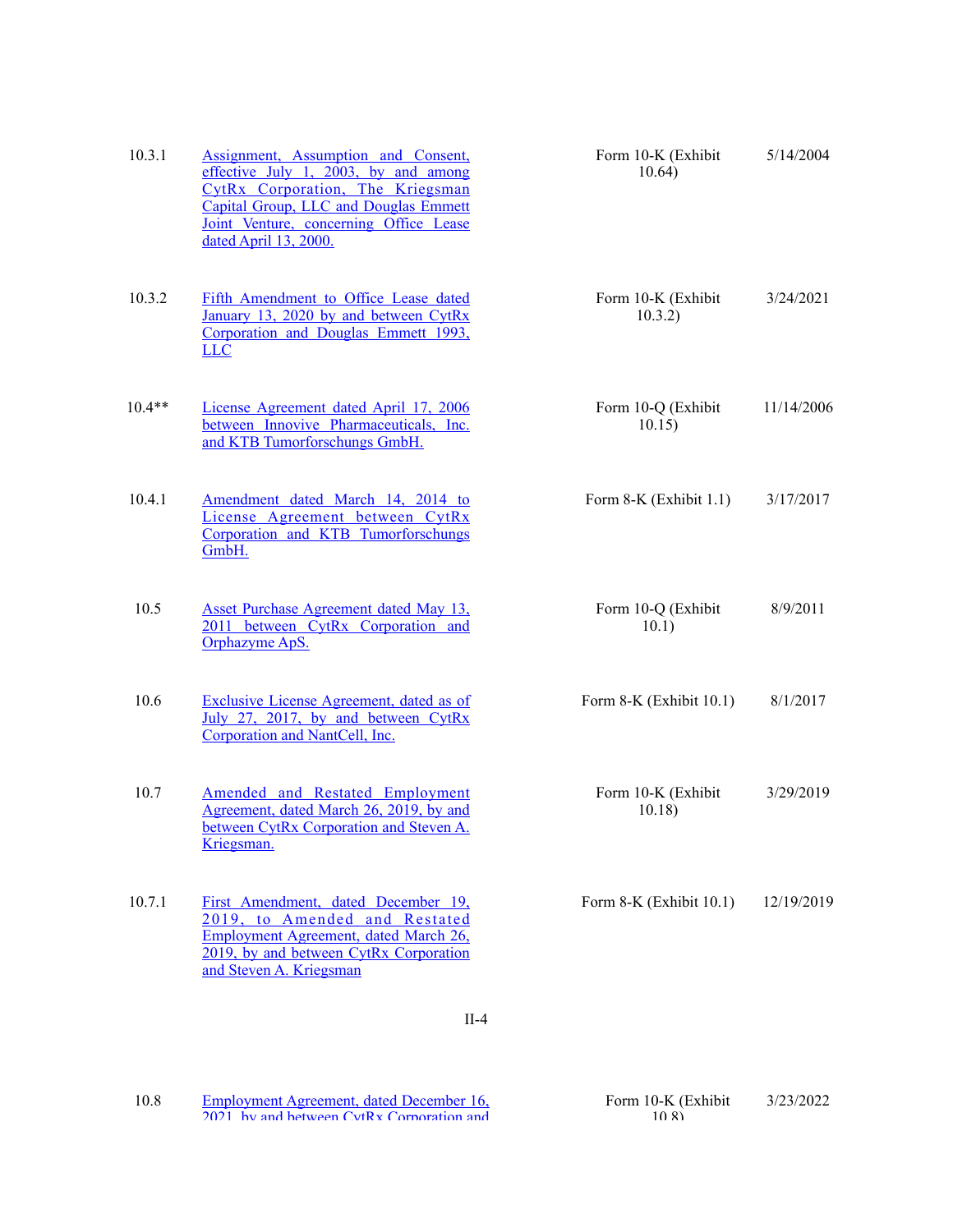| $10.9*$  | CytRx Corporation 2019 Stock Incentive<br>Plan.                                                                                        |   | Form 8-K (Exhibit<br>10.1) | 11/15/2019 |
|----------|----------------------------------------------------------------------------------------------------------------------------------------|---|----------------------------|------------|
| 10.10    | Form of Securities Purchase Agreement,<br>dated as of July 13, 2021, by and between the<br>Company and the purchaser thereto.          |   | Form 8-K (Exhibit<br>10.1) | 7/15/2021  |
| 10.11    | Form of Registration Rights Agreement,<br>dated as of July 13, 2021, by and between the<br>Company and the purchaser thereto.          |   | Form 8-K (Exhibit<br>10.2) | 7/15/2021  |
| 10.12    | Amendment No. 1 to the Cooperation<br>Agreement, dated September 2, 2021, by and<br>between CytRx Corporation and Jerald A.<br>Hammann |   | Form 8-K (Exhibit<br>10.1) | 9/9/2021   |
| $10.13*$ | Employment Agreement, January 3, 2022, by<br>and between CytRx Corporation and Dr.<br><b>Stephen Snowdy</b>                            |   | Form 8-K (Exhibit<br>10.1) | 1/4/2022   |
| $10.14*$ | General Release and Separation Agreement,<br>dated January 3, 2022, by and between CytRx<br>Corporation and Steven A. Kriegsman.       |   | Form 8-K (Exhibit<br>10.2) | 1/4/2022   |
| 23.1     | Consent of Weinberg & Company.                                                                                                         | X |                            |            |
| 23.2     | <b>Consent of Haynes and Boone, LLP (included)</b><br>in Exhibit $5.1$ ).                                                              |   | Form S-1 (Exhibit<br>5.1)  | 08/04/2021 |
| 24.1     | Power of Attorney (contained in the signature<br>page to this registration statement).                                                 | X |                            |            |
| 107      | <b>Filing Fee Table</b>                                                                                                                | Χ |                            |            |

\* These exhibits are management contracts or compensatory plans or arrangements.

\*\* Confidential treatment has been requested or granted for certain portions which have been blanked out in the copy of the exhibit filed with the Securities and Exchange Commission. The omitted information has been filed separately with the Securities and Exchange Commission.

# **Item 17. Undertakings**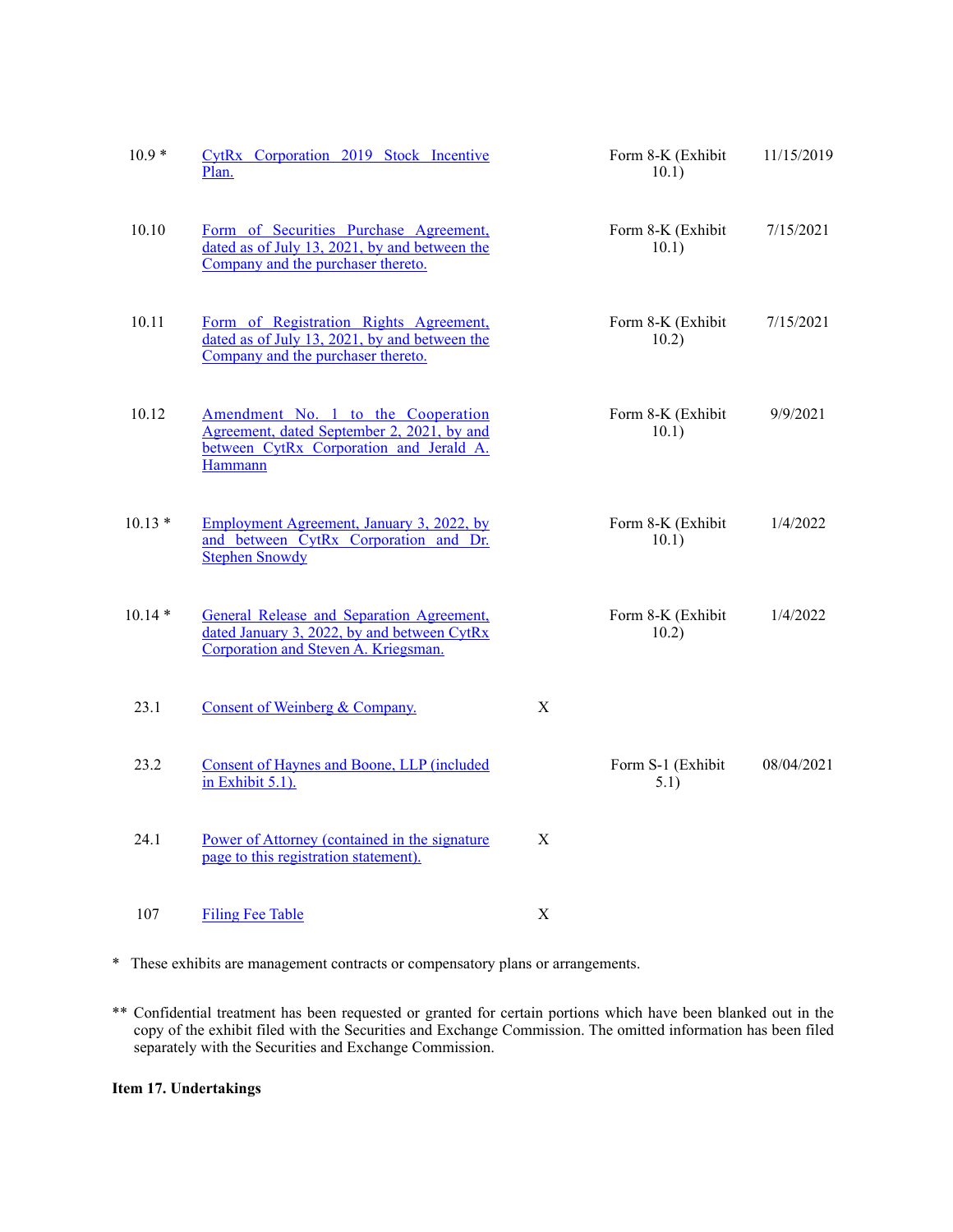The undersigned registrant hereby undertakes:

(1) To file, during any period in which offers or sales are being made, a post-effective amendment to this registration statement:

(i) To include any prospectus required by section  $10(a)(3)$  of the Securities Act of 1933;

(ii) To reflect in the prospectus any facts or events arising after the effective date of the registration statement (or the most recent post-effective amendment thereof) which, individually or in the aggregate, represent a fundamental change in the information set forth in the registration statement. Notwithstanding the foregoing, any increase or decrease in volume of securities offered (if the total dollar value of securities offered would not exceed that which was registered) and any deviation from the low or high end of the estimated maximum offering range may be reflected in the form of prospectus filed with the Commission pursuant to Rule 424(b) if, in the aggregate, the changes in volume and price represent no more than a 20 percent change in the maximum aggregate offering price set forth in the "Calculation of Registration Fee" table in the effective registration statement.

(iii) To include any material information with respect to the plan of distribution not previously disclosed in the registration statement or any material change to such information in the registration statement;

II-5

# *Provided, however, that:*

Paragraphs  $(1)(i)$ ,  $(1)(ii)$  and  $(1)(iii)$  of this section do not apply if the information required to be included in a post-effective amendment by those paragraphs is contained in reports filed with or furnished to the Commission by the registrant pursuant to section 13 or section 15(d) of the Exchange Act that are incorporated by reference in the registration statement, or is contained in a form of prospectus filed pursuant to Rule 424(b) that is part of the registration statement.

(2) That, for the purpose of determining any liability under the Securities Act of 1933, each such post-effective amendment shall be deemed to be a new registration statement relating to the securities offered therein, and the offering of such securities at that time shall be deemed to be the initial bona fide offering thereof.

(3) To remove from registration by means of a post-effective amendment any of the securities being registered which remain unsold at the termination of the offering.

(4) The undersigned registrant hereby undertakes that:

(i) For purposes of determining any liability under the Securities Act of 1933, as amended, the information omitted from a form of prospectus filed as part of this registration statement in reliance upon Rule 430A and contained in the form of prospectus filed by the registrant pursuant to Rule  $424(b)(1)$  or  $(4)$  or  $497(h)$ under the Securities Act of 1933, as amended, shall be deemed to be part of this registration statement as of the time it was declared effective.

(ii) For the purpose of determining any liability under the Securities Act of 1933, as amended, each posteffective amendment that contains a form of prospectus shall be deemed to be a new registration statement relating to the securities offered therein, and the offering of such securities at that time shall be deemed to be the initial bona fide offering thereof.

(5) That, for purposes of determining any liability under the Securities Act of 1933, each filing of the registrant's annual report pursuant to Section 13(a) or 15(d) of the Exchange Act (and, where applicable, each filing of an employee benefit plan's annual report pursuant to Section 15(d) of the Exchange Act) that is incorporated by reference in the registration statement shall be deemed to be a new registration statement relating to the securities offered therein, and the offering of such securities at that time shall be deemed to be the initial bona fide offering thereof.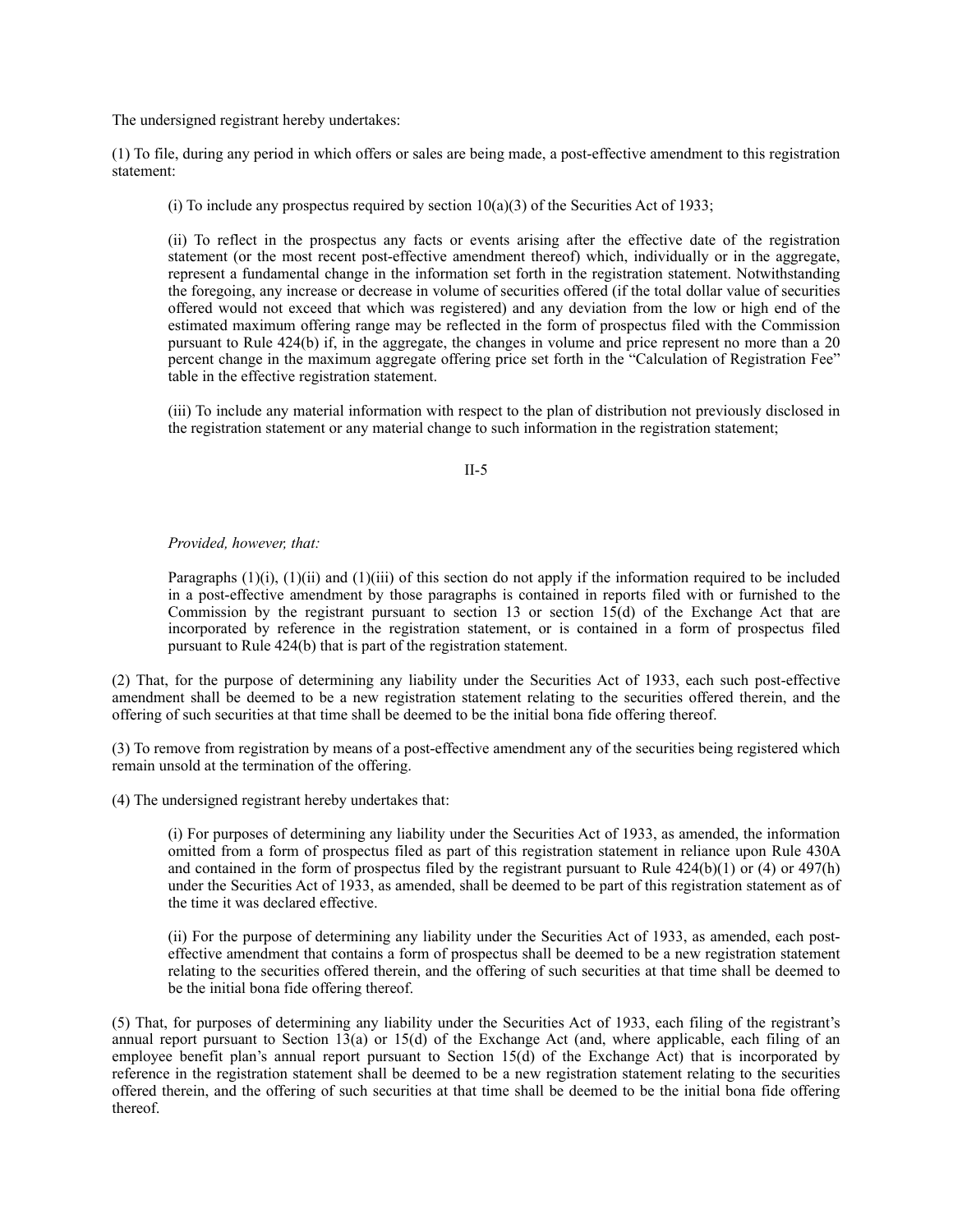(6) Insofar as indemnification for liabilities arising under the Securities Act of 1933 may be permitted to directors, officers and controlling persons of the registrant pursuant to the foregoing provisions, or otherwise, the registrant has been advised that in the opinion of the Securities and Exchange Commission such indemnification is against public policy as expressed in the Securities Act of 1933 and is, therefore, unenforceable. In the event that a claim for indemnification against such liabilities (other than the payment by the registrant of expenses incurred or paid by a director, officer or controlling person of the registrant in the successful defense of any action, suit or proceeding) is asserted by such director, officer or controlling person in connection with the securities being registered, the registrant will, unless in the opinion of its counsel the matter has been settled by controlling precedent, submit to a court of appropriate jurisdiction the question whether such indemnification by it is against public policy as expressed in the Securities Act of 1933 and will be governed by the final adjudication of such issue.

# II-6

# **SIGNATURES**

Pursuant to the requirements of the Securities Act of 1933, as amended, the registrant certifies that it has reasonable grounds to believe that it meets all of the requirements for filing on Form S-1 and has duly caused this amendment no. 1 to the registration statement to be signed on its behalf by the undersigned, thereunto duly authorized, in the City of Los Angeles, State of California, on March 23, 2022.

#### **CYTRX CORPORATION**

B */s/ Dr. Stephen Snowdy*

y:

Dr. Stephen Snowdy Chief Executive Officer

II-7

#### <span id="page-28-0"></span>**POWER OF ATTORNEY**

Each person whose signature appears below hereby appoints Dr. Stephen Snowdy as his or her true and lawful attorney-in-fact, with full power of substitution, and with the authority to execute in the name of each such person, any and all amendments (including without limitation, post-effective amendments) to this amendment to the registration statement on Form S-1, to sign any and all additional registration statements relating to the same offering of securities as this registration statement that are filed pursuant to Rule 462(b) of the Securities Act of 1933, and to file such registration statements with the Securities and Exchange Commission, together with any exhibits thereto and other documents therewith, necessary or advisable to enable the registrant to comply with the Securities Act of 1933, and any rules, regulations and requirements of the Securities and Exchange Commission in respect thereof, which amendments may make such other changes in the registration statement as the aforesaid attorney-in-fact executing the same deems appropriate.

Pursuant to the requirements of the Securities Act, this amendment to the registration statement has been signed by the following persons in the capacities and on the dates indicated.

| <b>Signature</b> | <b>Title</b><br>--- - | Date |
|------------------|-----------------------|------|
|------------------|-----------------------|------|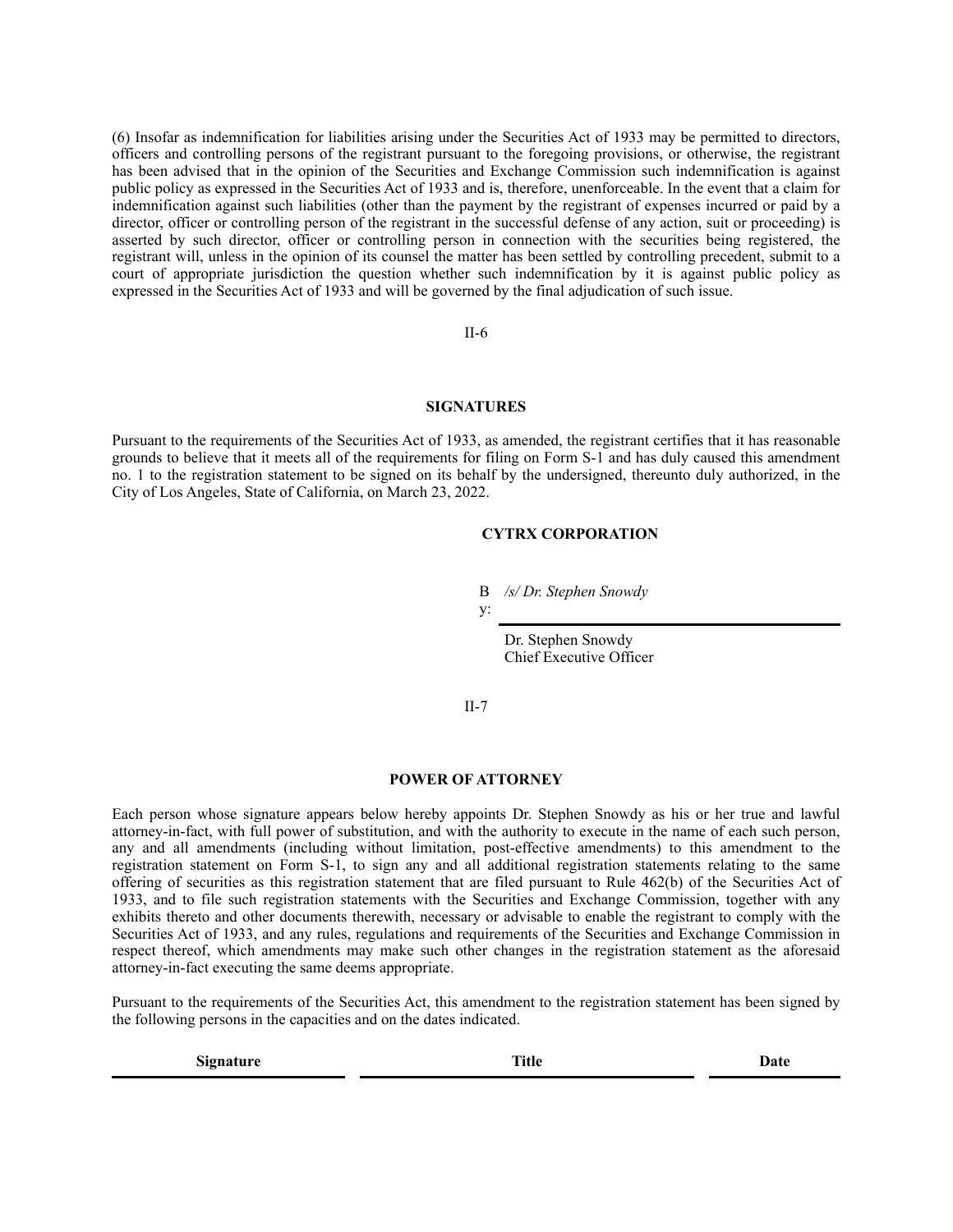| <b>Chief Executive Officer</b>               | March 23, 2022 |
|----------------------------------------------|----------------|
| (Principal Executive Officer)                |                |
|                                              |                |
| Chief Financial Officer and Treasurer        | March 23, 2022 |
| (Principal Financial and Accounting Officer) |                |
|                                              |                |
| Director                                     | March 23, 2022 |
|                                              |                |
|                                              |                |
| Director                                     | March 23, 2022 |
|                                              |                |
|                                              |                |
| Director                                     | March 23, 2022 |
|                                              |                |
|                                              |                |

II-8

# **Exhibit 23.1**

# **CONSENT OF INDEPENDENT REGISTERED PUBLIC ACCOUNTING FIRM**

We consent to the incorporation by reference in this Registration Statement on Form S-1 of CytRx Corporation of our report dated March 23, 2022, with respect to the financial statements of CytRx Corporation as of December 31, 2021 and 2020, and for the years then ended, which appear in the Annual Report on Form 10-K of CytRx Corporation for the year ended December 31, 2021, filed with the Securities and Exchange Commission on March 23, 2022. We also consent to the reference to our firm under the caption "Experts" in the Prospectus.

Weinberg & Company

Weinberg & Company, P.A.

Los Angeles, California

March 23, 2022

**Exhibit 107**

# **Calculation of Filing Fee Tables**

**S-1**

………….. (Form Type)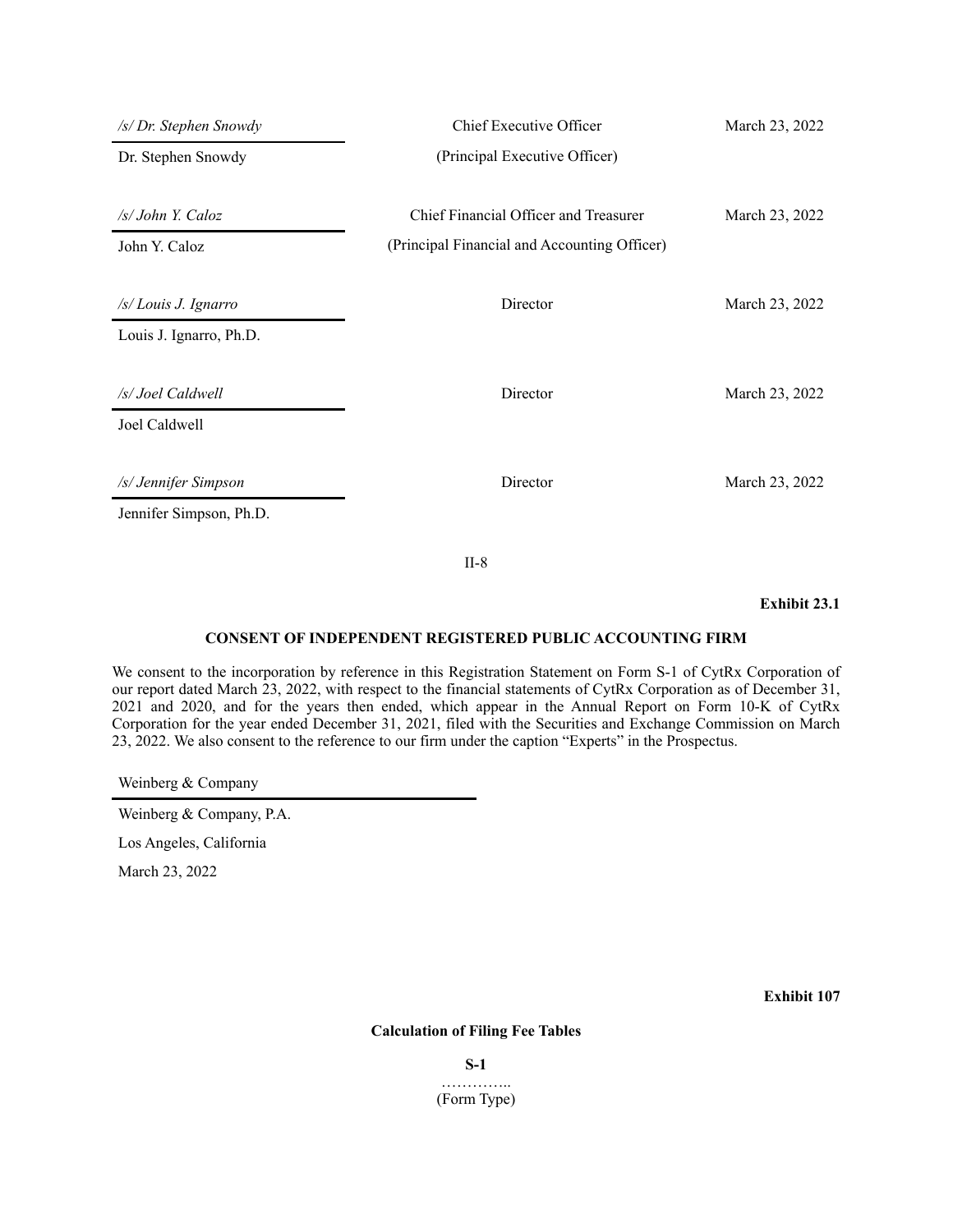# **CytRx Corporation**

……………………………………………………..… (Exact Name of Registrant as Specified in its Charter)

# Table 1: Newly Registered and Carry Forward Securities

|                                   | <b>Sec</b><br>urit<br>y<br>Typ<br>e | Securi<br>ty<br><b>Class</b><br><b>Title</b>                                                  | Fee<br>Calculat<br>ion<br><sub>or</sub><br>Carry<br>Forwar<br>d<br>Rule | <b>Amount</b><br>Register<br>ed<br>Newly Registered Securities | Propo<br>sed<br>Maxi<br>mum<br>Offeri<br>ng<br>Price<br>Per<br>Unit |               | Maximu<br>m<br><b>Aggregat</b><br>e<br><b>Offering</b><br>Price <sup>(1)(2)</sup> | Fee<br>Rate   | <b>Amount</b><br>of<br>Registr<br>ation<br>Fee |
|-----------------------------------|-------------------------------------|-----------------------------------------------------------------------------------------------|-------------------------------------------------------------------------|----------------------------------------------------------------|---------------------------------------------------------------------|---------------|-----------------------------------------------------------------------------------|---------------|------------------------------------------------|
| Fees<br>Previo<br>usly<br>Paid    | Equ<br>ity                          | Com<br>mon<br><b>Stoc</b><br>$\mathbf{k},$<br>par<br>valu<br>$\mathbf e$<br>\$0.0<br>$\sim$ 1 | $\mathbf{c}$<br>457)                                                    | 20,727, 3<br>274)                                              | 0.42<br>5<br>$\mathsf{\$}$                                          | $\mathsf{\$}$ | 8,809,0<br>91.45                                                                  | 0.000<br>0927 | \$816.60                                       |
| Carry Forward Securities          |                                     |                                                                                               |                                                                         |                                                                |                                                                     |               |                                                                                   |               |                                                |
| <b>Total Offering Amounts</b>     |                                     |                                                                                               |                                                                         |                                                                |                                                                     | \$            | 8,809,0<br>91.45                                                                  |               | 816.60<br>\$                                   |
| <b>Total Fees Previously Paid</b> |                                     |                                                                                               |                                                                         |                                                                |                                                                     |               |                                                                                   |               | 1,705.<br>$\mathbf{\hat{S}}$<br>05             |
| <b>Total Fee Offsets</b>          |                                     |                                                                                               |                                                                         |                                                                |                                                                     |               |                                                                                   |               | 1,705.<br>\$<br>05                             |
| <b>Net Fee Due</b>                |                                     |                                                                                               |                                                                         |                                                                |                                                                     |               |                                                                                   |               | \$<br>0.00                                     |

- (1 Pursuant to Rule 416 under the Securities Act of 1933, as amended, the registrant is also registering an  $\mathcal{L}$ indeterminate amount of additional shares of the registrant's common stock that become issuable by reason of any stock dividend, stock split, recapitalization or other similar transaction effected without receipt of consideration, and the shares of common stock set forth in this table shall be adjusted to include such shares, as applicable.
- (2 Estimated solely for the purpose of calculating the amount of the registration fee pursuant to Rule 457(c)  $\mathcal{L}$ under the Securities Act, based on the average of the high and low prices of the common stock as reported on The OTC Markets on March 22, 2022, of \$0.425 per share